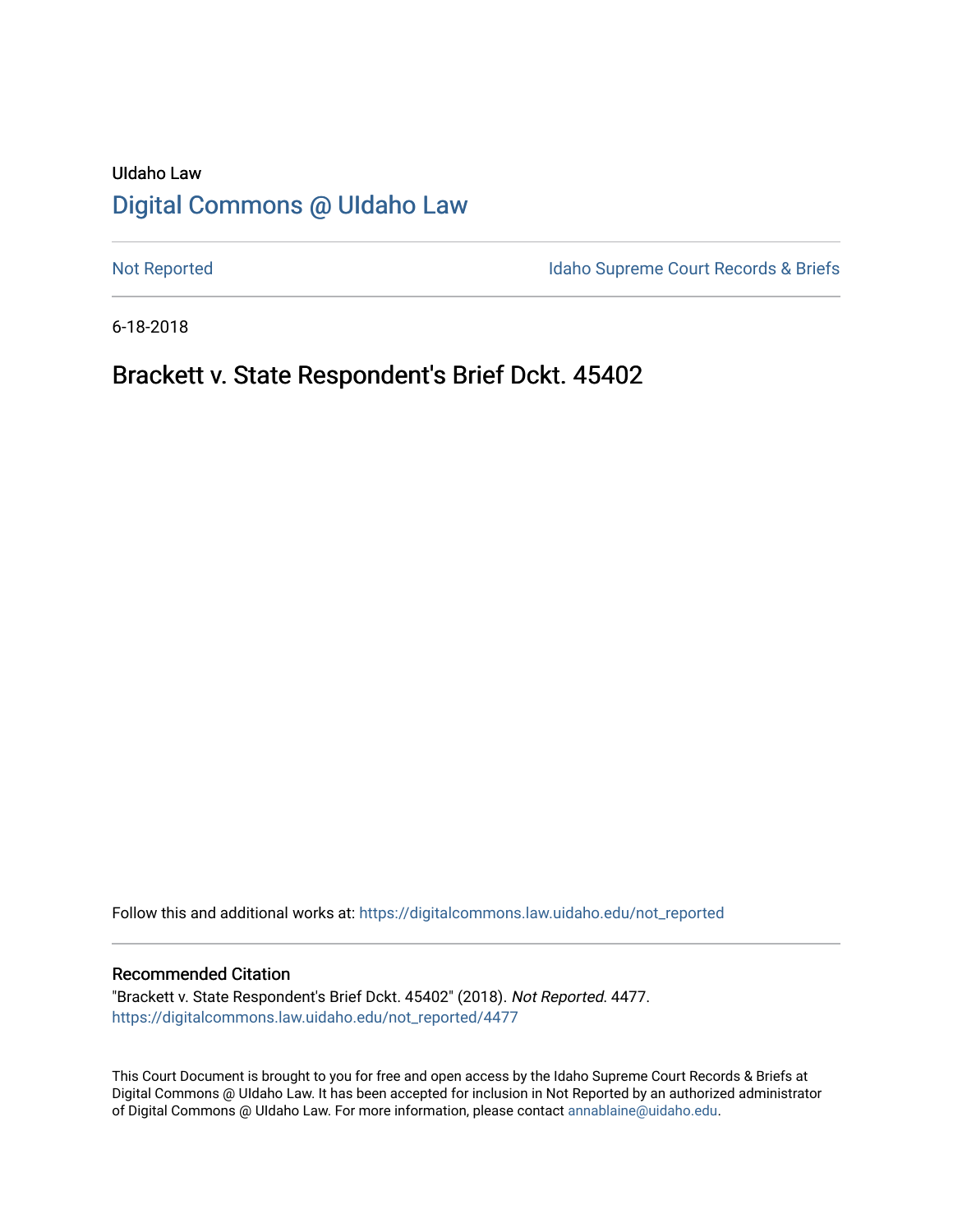#### **IN THE SUPREME COURT OF THE STATE OF IDAHO**

| ROBERT BENJAMIN BRACKETT, |                                   |
|---------------------------|-----------------------------------|
|                           | No. 45402                         |
| Petitioner-Appellant,     |                                   |
|                           | <b>Twin Falls County Case No.</b> |
| v.                        | CV42-2017-572                     |
|                           |                                   |
| <b>STATE OF IDAHO,</b>    |                                   |
|                           |                                   |
| Defendant-Respondent.     |                                   |
|                           |                                   |

### **BRIEF OF RESPONDENT** \_\_\_\_\_\_\_\_\_\_\_\_\_\_\_\_\_\_\_\_\_\_\_\_

\_\_\_\_\_\_\_\_\_\_\_\_\_\_\_\_\_\_\_\_\_\_\_\_

## **APPEAL FROM THE DISTRICT COURT OF THE FIFTH JUDICIAL DISTRICT OF THE STATE OF IDAHO, IN AND FOR THE COUNTY OF TWIN FALLS**

## **HONORABLE ERIC J. WILDMAN District Judge**

\_\_\_\_\_\_\_\_\_\_\_\_\_\_\_\_\_\_\_\_\_\_\_\_

\_\_\_\_\_\_\_\_\_\_\_\_\_\_\_\_\_\_\_\_\_\_\_\_

**LAWRENCE G. WASDEN Attorney General State of Idaho** 

**PAUL R. PANTHER Deputy Attorney General Chief, Criminal Law Division**

**MARK W. OLSON Deputy Attorney General Criminal Law Division P. O. Box 83720 Boise, Idaho 83720-0010 (208) 334-4534** 

**ATTORNEYS FOR DEFENDANT-RESPONDENT** **ROBERT BENJAMIN BRACKETT IDOC #95471 ISCI Unit 11-18A P. O. Box 14 Boise, Idaho 83707** 

**PRO SE PETITIONER-APPELLANT**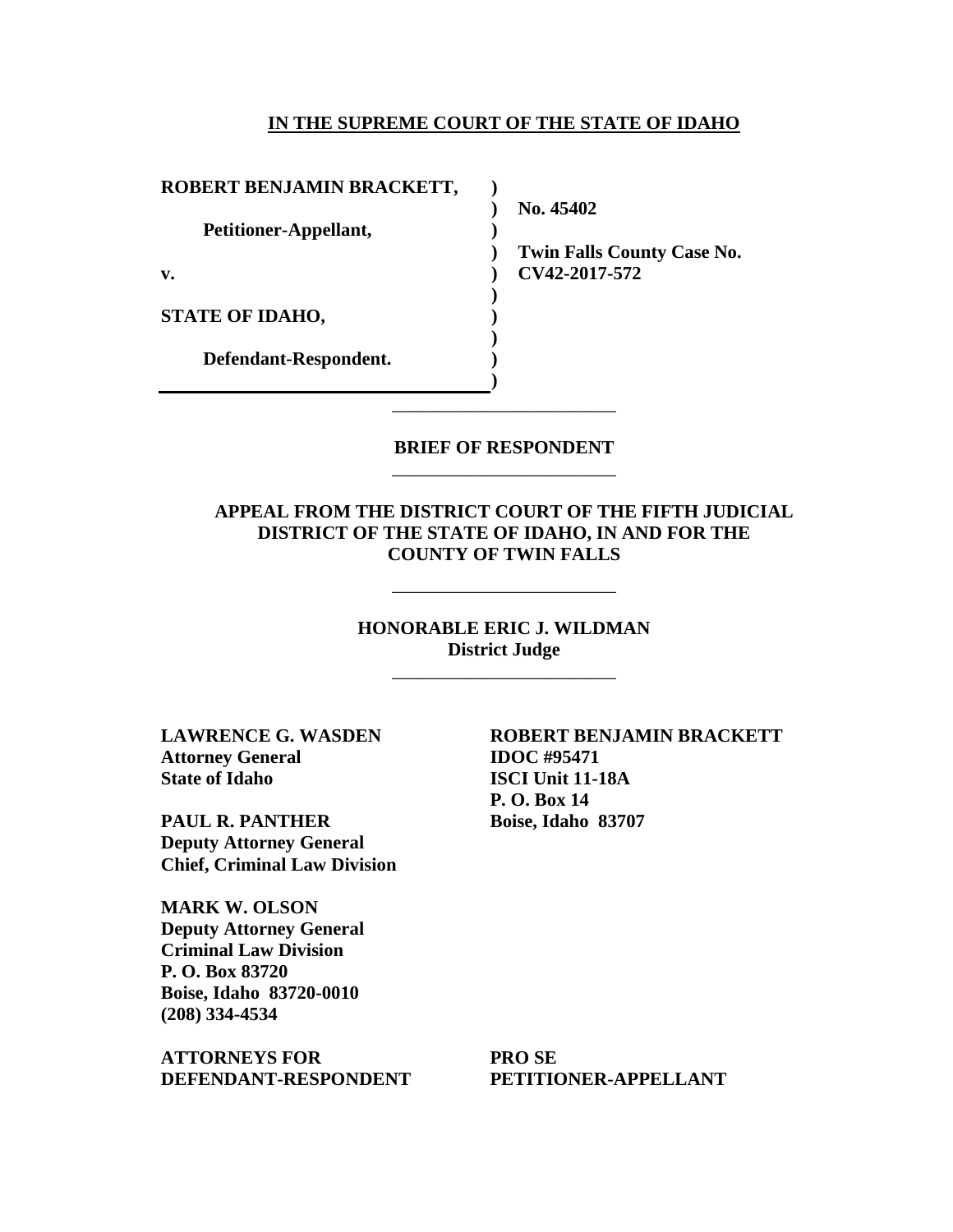# **TABLE OF CONTENTS**

|           |    | Brackett Has Failed To Demonstrate That The District Court Erred                                                        |
|-----------|----|-------------------------------------------------------------------------------------------------------------------------|
| A.        |    |                                                                                                                         |
| <b>B.</b> |    |                                                                                                                         |
| C.        |    | The District Court Correctly Concluded That Brackett Failed<br>To Make A Prima Facie Showing For Post-Conviction Relief |
|           | 1. | The District Court Properly Dismissed Brackett's Claims                                                                 |
|           | 2. | The District Court Properly Dismissed Brackett's Claim<br>That His Previously-Appointed Trial Counsel Had A             |
|           | 3. | The District Court Properly Dismissed Brackett's Claim<br>That The Counsel He Retained For Sentencing Was               |
|           | 4. | The District Court Properly Dismissed Brackett's Claim                                                                  |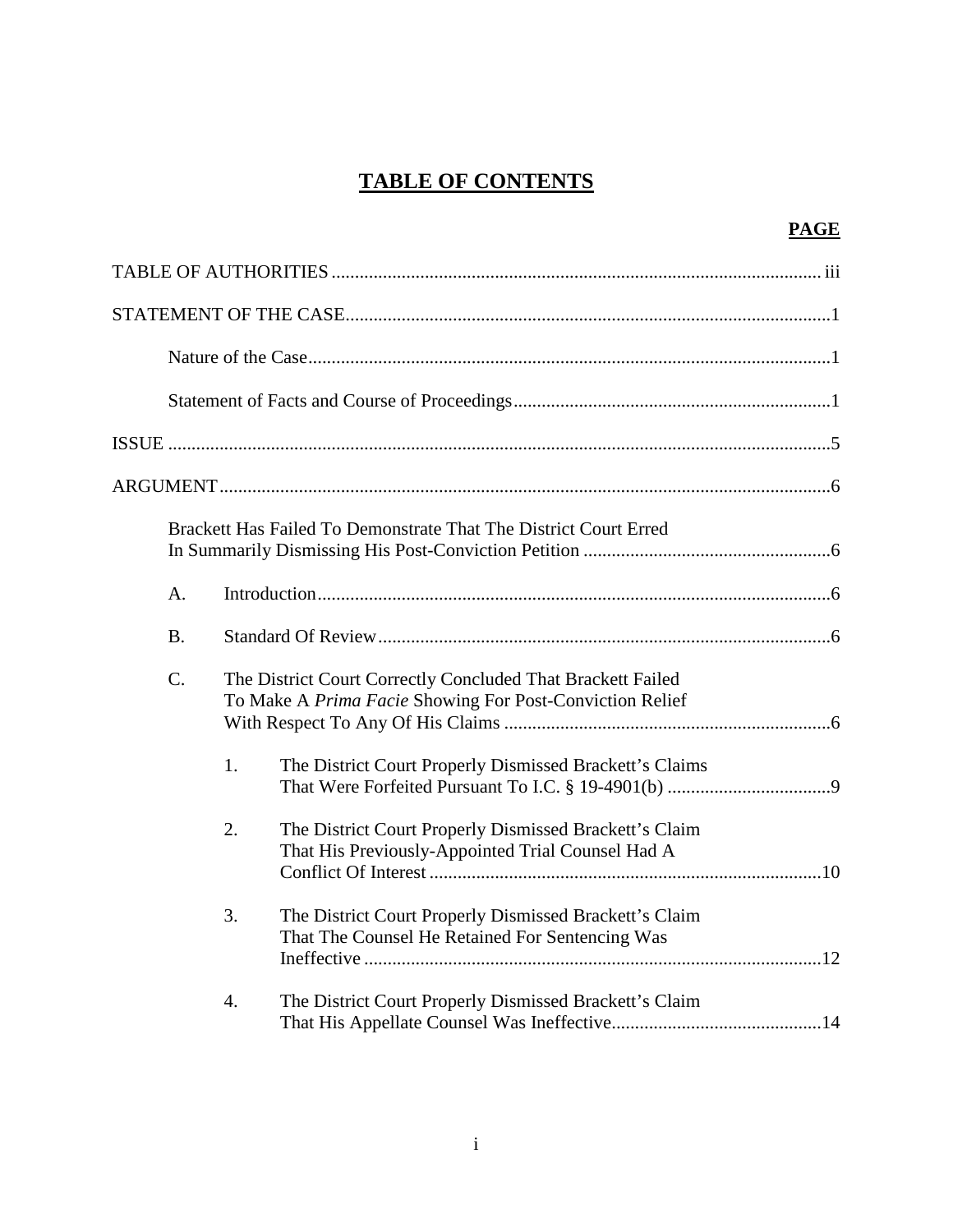| The District Court Did Not Err In Declining To Conduct |  |
|--------------------------------------------------------|--|
|                                                        |  |
|                                                        |  |
|                                                        |  |
|                                                        |  |
|                                                        |  |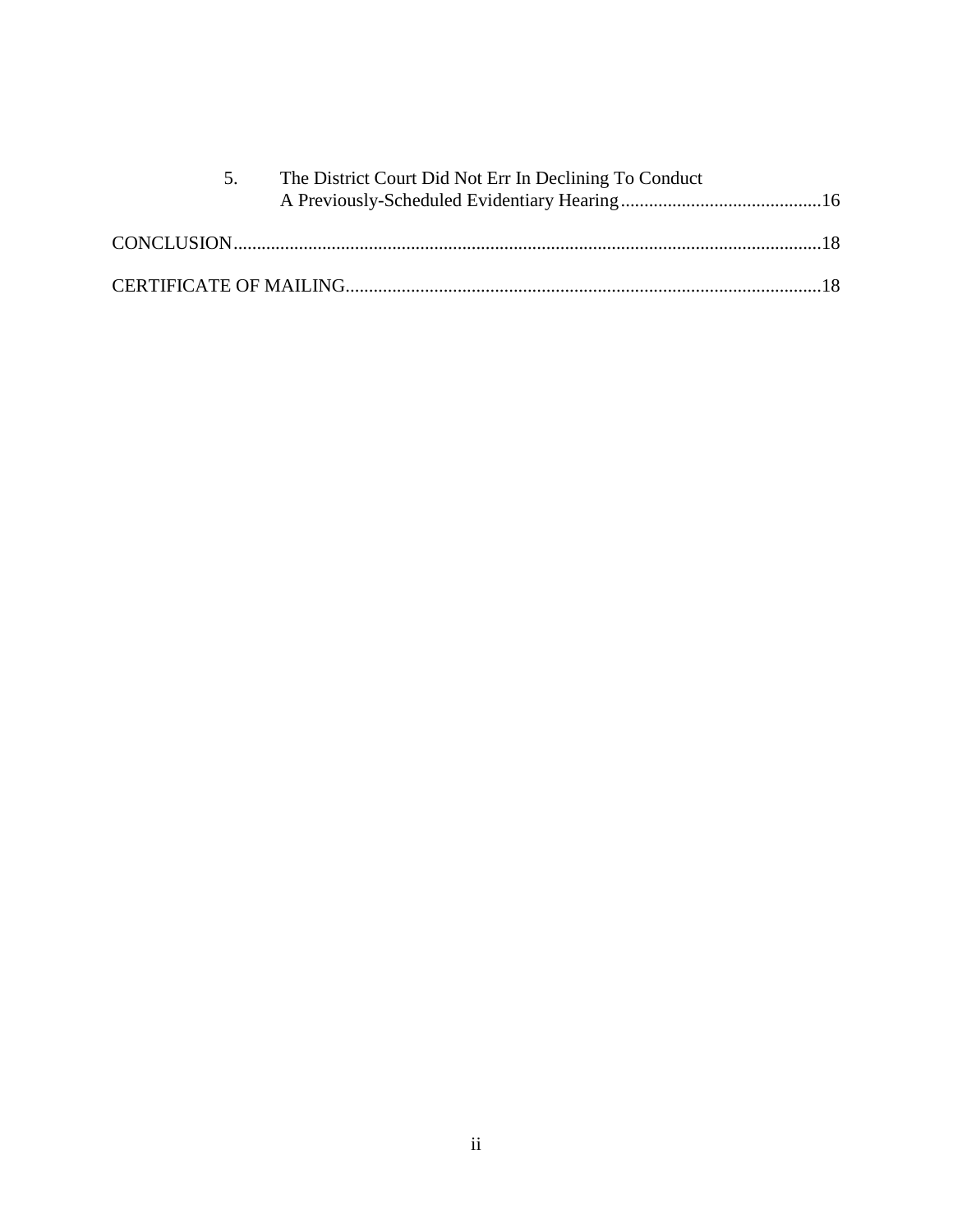# **TABLE OF AUTHORITIES**

| <b>CASES</b> | <b>PAGE</b> |
|--------------|-------------|
|              |             |
|              |             |
|              |             |
|              |             |
|              |             |
|              |             |
|              |             |
|              |             |
|              |             |
|              |             |
|              |             |
|              |             |
|              |             |
|              |             |
|              |             |
|              |             |
|              |             |
|              |             |
|              |             |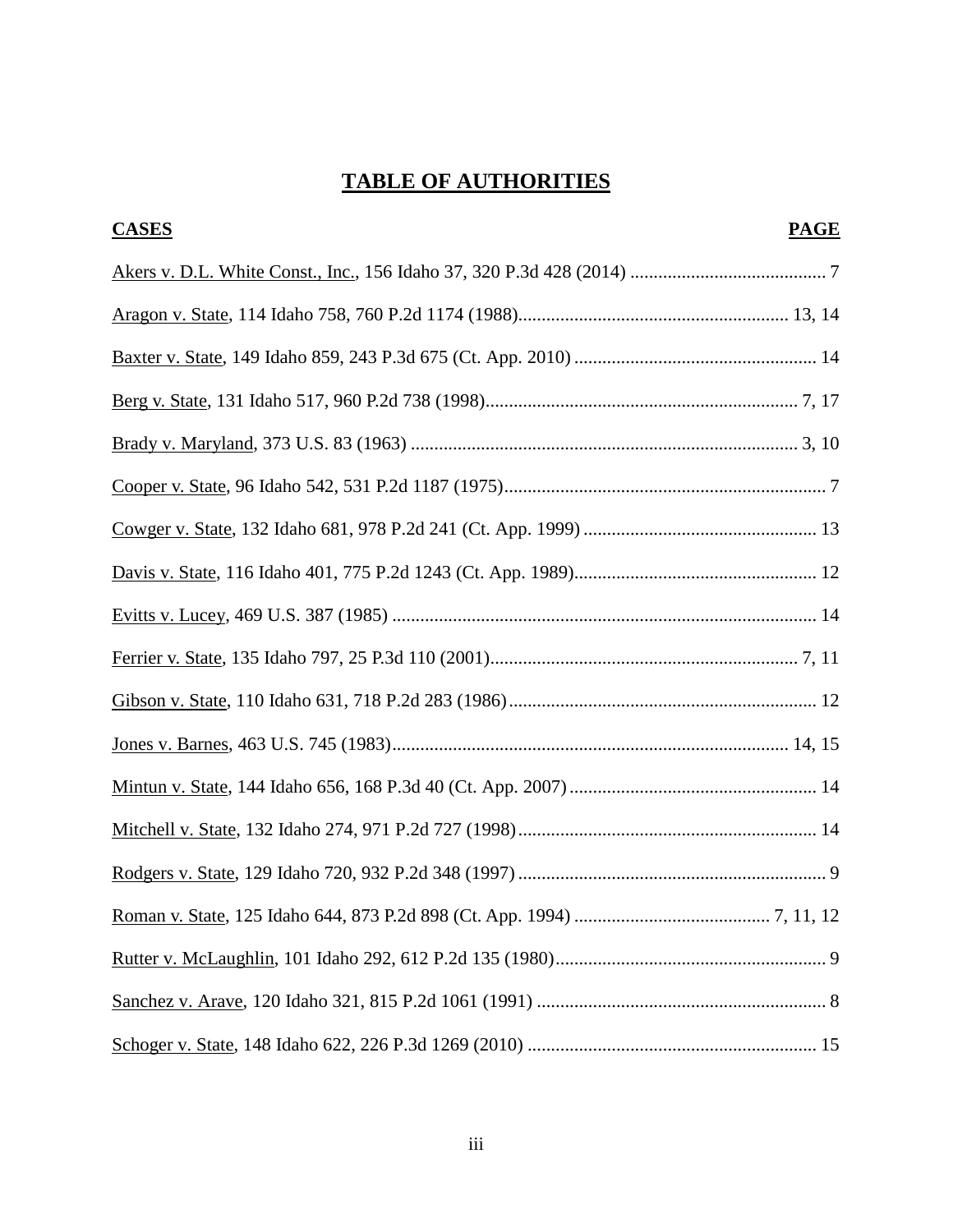| <b>STATUTES</b> |
|-----------------|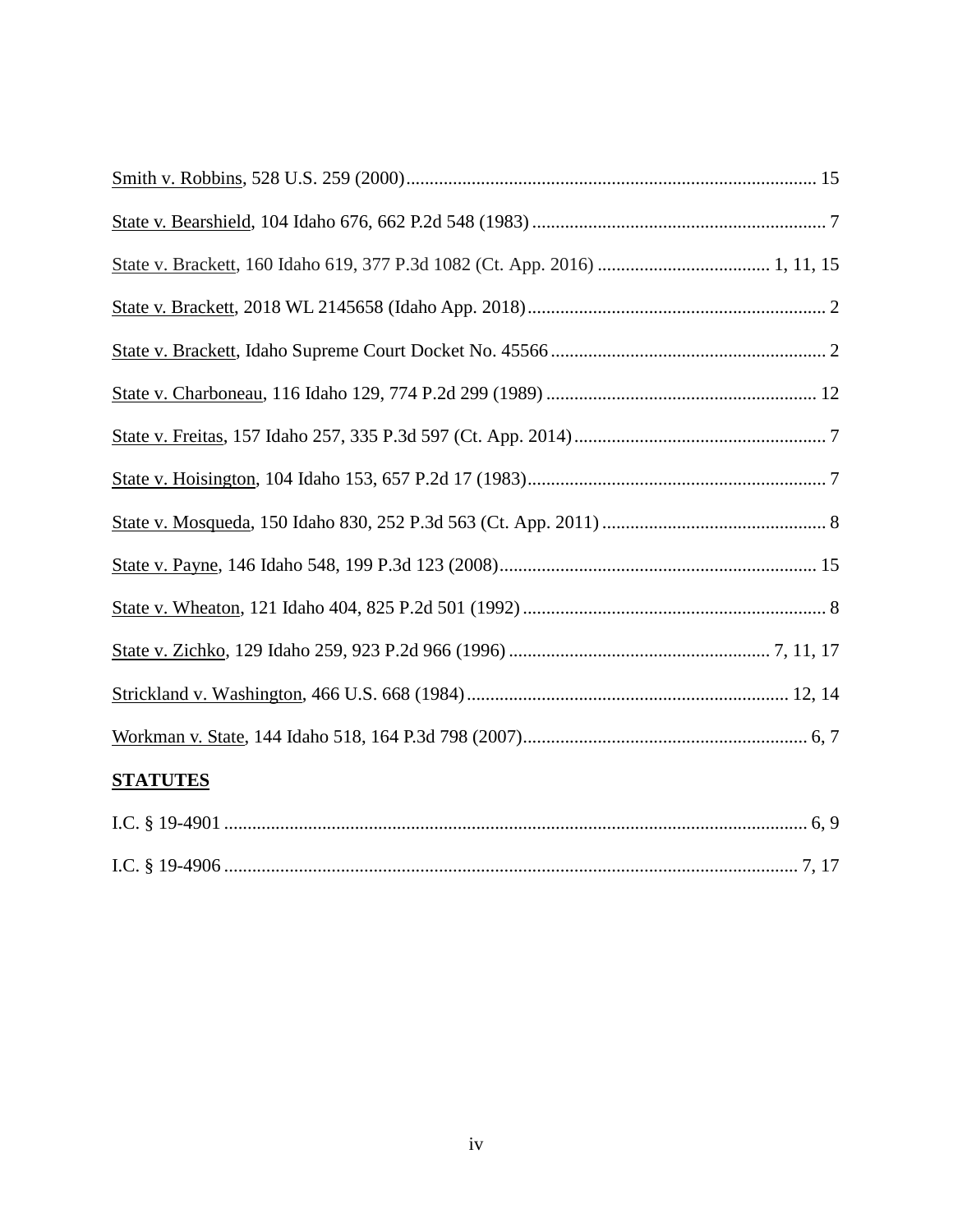#### STATEMENT OF THE CASE

#### Nature of the Case

Robert Benjamin Brackett appeals from the district court's order summarily dismissing

his post-conviction petition.

#### Statement of Facts and Course of Proceedings

In its published opinion affirming Brackett's judgment of conviction on direct appeal, the

Idaho Court of Appeals described the underlying facts and procedure as follows:

In January 2011, a minor reported to authorities that she had a sexual relationship with forty-six-year-old Brackett. At the time of the relationship, the minor was sixteen years old. Officers recovered a camera containing many sexually explicit photos of the minor, which the minor claimed were taken by Brackett and some of which depicted her having sexual contact with Brackett. Brackett was charged with eight counts of possession of sexually exploitive materials, I.C. § 18–1507A, and eight counts of sexual battery on a minor child of sixteen or seventeen, I.C. § 18–1508A. Brackett's first trial ended in a mistrial after Brackett, during his opening statement, violated the district court's pretrial order. After his second trial, Brackett was found guilty by a jury of eight counts of possession of sexually exploitive materials and five counts of sexual battery on a minor child of sixteen or seventeen.

State v. Brackett, 160 Idaho 619, 624, 377 P.3d 1082, 1087 (Ct. App. 2016).

On direct appeal, Brackett asserted that the district court violated his speedy trial rights, abused its discretion by declaring a mistrial in the first trial over his objection, erred in denying his requests to access certain evidence, and erred by limiting his access to investigative assistance. See id. at 624-635, 377 P.3d 1087-1098. The Idaho Court of Appeals affirmed Bracket's judgment of conviction. Id. The Idaho Court of Appeals subsequently affirmed the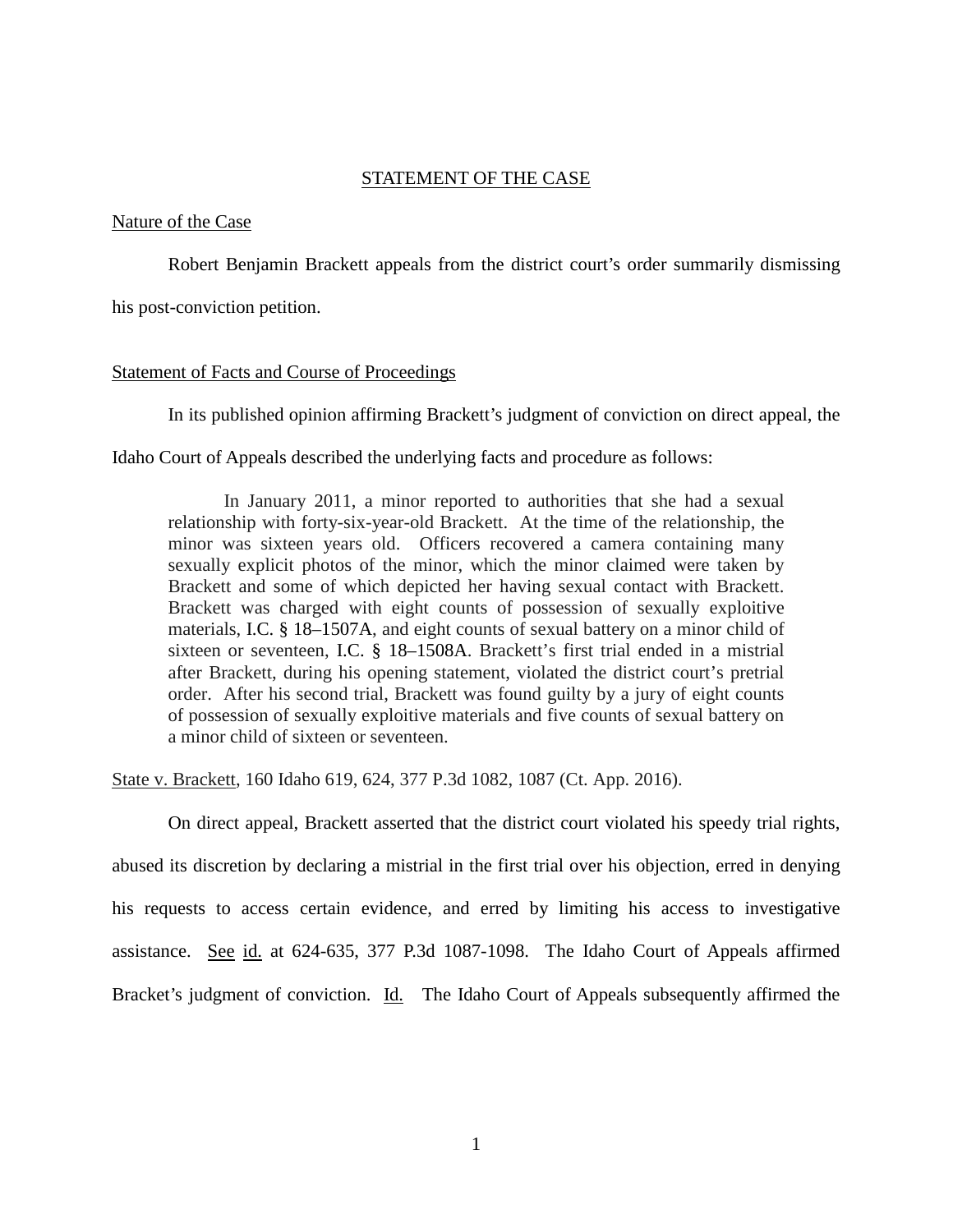district court's denial of Brackett's second and third motions for a new trial.<sup>[1](#page-7-0)</sup> See State v. Brackett, 2018 WL 2145658 \* 1-4 (Idaho App. 2018) (unpublished).

In February 2017, Brackett filed a *pro se* post-conviction petition. (R., pp.8-42.) He also filed an amended post-conviction petition in which he raised additional claims. (R., pp.223- 260.) The district court appointed counsel to represent Brackett in the proceeding. (R., pp.112- 113.) However, Brackett later discharged counsel and chose to represent himself. (See R., pp.197-203, 211-212; Tr., p.3, L.6 – p.8, L.2.)

The district court entered a notice of intent to summarily dismiss Brackett's petition. (R., pp.323-335.) The court construed the petition as containing the following 25 claims: (1) previously-appointed trial counsel was ineffective for failing to request that the charges filed in Brackett's original case (Twin Falls County Case CR-2011-00692) be dismissed *with* prejudice; (2) previously-appointed trial counsel had a conflict of interest prior to withdrawing from the case; (3) the attorney Brackett retained for the sentencing hearing was ineffective for failing to adequately argue mitigation; (4) appellate counsel was ineffective for failing to raise various claims on direct appeal; (5) Brackett's Fourth Amendment rights were violated in the course of his arrest; (6) Brackett's Fifth Amendment rights were violated as a result of the district court's process of randomly pre-seating the jury; (7) Brackett's Sixth Amendment rights were violated by the trial court permitting numerous counsel to withdraw from the case; (8) Brackett's

 $\overline{a}$ 

<span id="page-7-0"></span><sup>&</sup>lt;sup>1</sup> Brackett did not appeal from the district court's denial of his first motion for a new trial. See Brackett, 2018 WL 2145658 at  $*1$  (unpublished). Brackett's appeal from the district court's denial of what appears to be his fourth motion for a new trial is currently pending. See State v. Brackett, Idaho Supreme Court Docket No. 45566.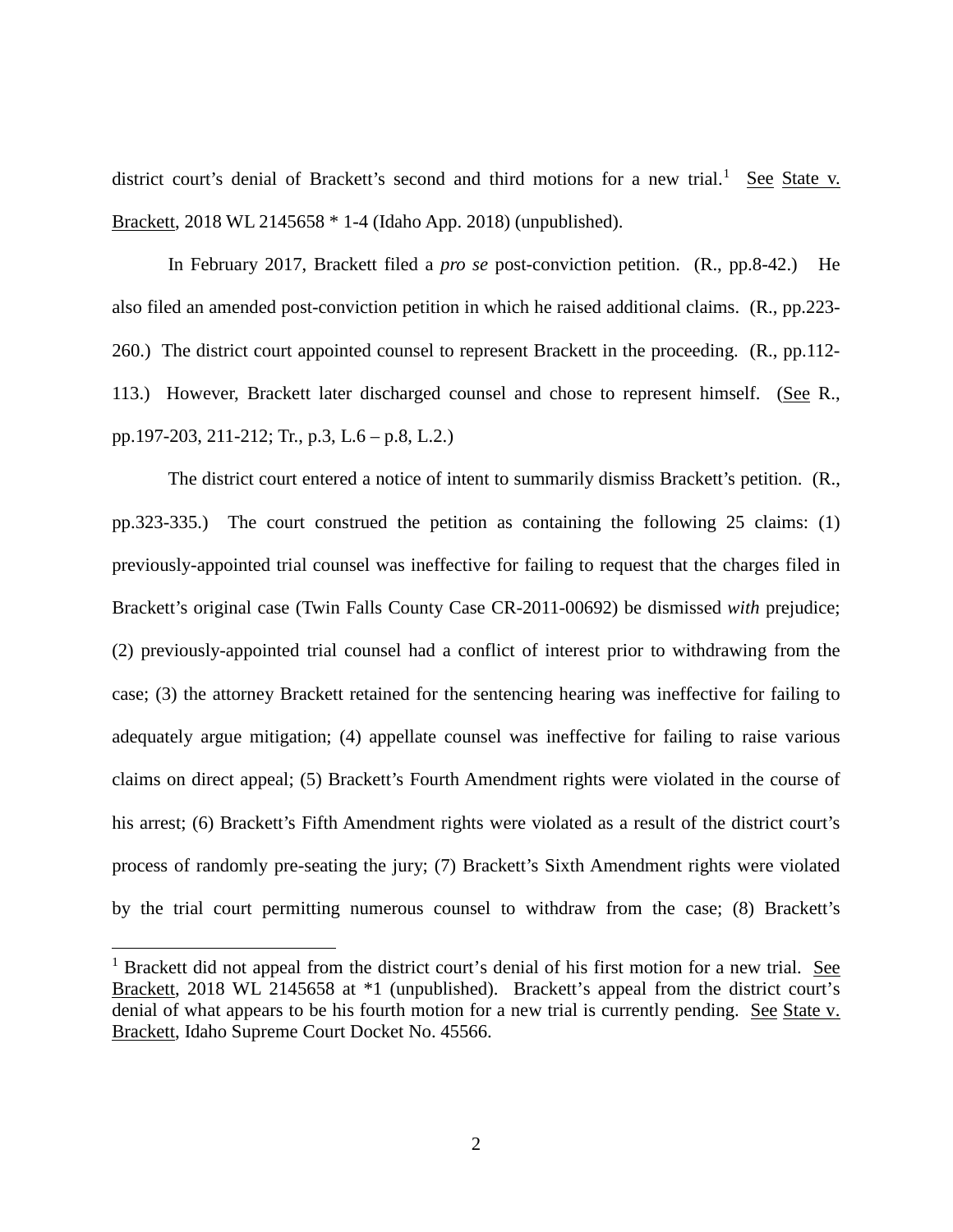Fourteenth Amendment rights were violated based upon a trial issue related to an SD card; (9) I.C. § 18-1508A is unconstitutional; (10) I.C.R. 48 is unconstitutional; (11) the state committed various  $\frac{B \cdot \text{rady}^2}{2}$  $\frac{B \cdot \text{rady}^2}{2}$  $\frac{B \cdot \text{rady}^2}{2}$  violations; (12) the jury selection process violated Brackett's due process rights; (13) the prosecutor committed misconduct by failing to disclose an SD memory card; (14) vindictive prosecution; (15) the district court committed error in instructing the jury; (16) the district court erred in making various evidentiary rulings; (17) I.C.R. 16(m) is unconstitutional; (18) Brackett's rights to a speedy and fair trial were violated; (19) double jeopardy; (20) prejudicial joinder; (21) the PSI was falsified; (22) the district court erred by failing to provide a jury instruction on a lesser-included charge; (23) the district court failed to properly warn Brackett of the dangers of self-representation; (24) the district court failed to inform Brackett of "new laws" (I.C.R. 16(m) and I.C.R. 12.2); (25) the district court erred by failing to order an evaluation to determine Brackett's competence to stand trial. (R., pp.325-333.)

In the notice, the district court concluded that most of Brackett's post-conviction claims were forfeited pursuant to I.C. 19-4901(b) because they could have been raised on direct appeal, or were already adjudicated on direct appeal. (R., pp.330-333.) The court also concluded that Claim One was untimely because it related to a case that had been dismissed by stipulation of the parties several years before charges were re-filed. (R., pp.325-326.) Finally, the court concluded that Brackett failed to asserts facts which, if true, demonstrated he was entitled to relief on Claims Two, Three, and Four. (R., pp.326-328.) The court informed Brackett that he was entitled to reply within 20 days. (R., p.334.)

 $\overline{a}$ 

<span id="page-8-0"></span><sup>2</sup> Brady v. Maryland, 373 U.S. 83 (1963).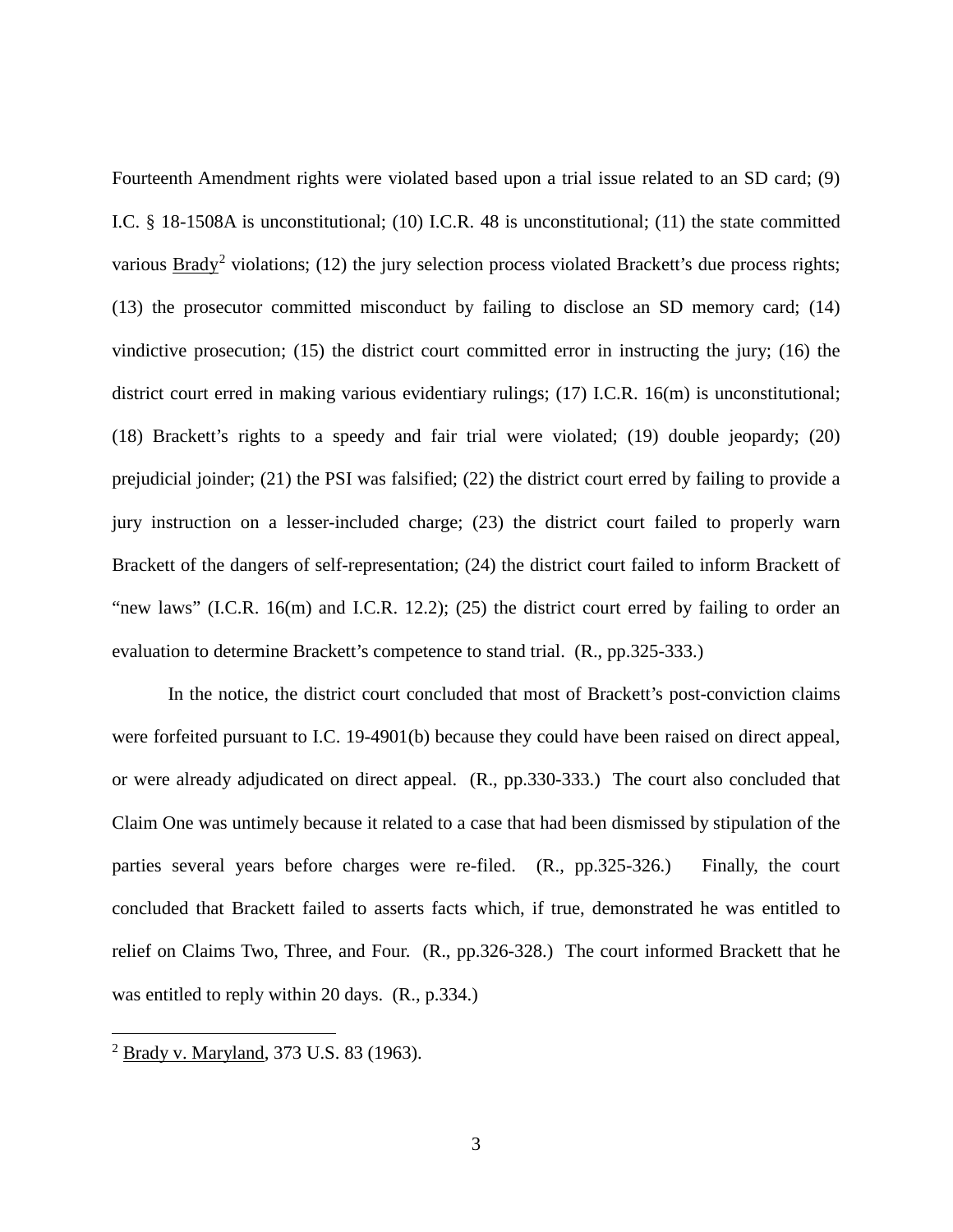Brackett filed an "objection" to the district court's notice of intent to dismiss. (R., pp.351-366.) Brackett also filed a premature notice of appeal. (R., pp.344-345.) The Idaho Supreme Court suspended Brackett's appeal until a final judgment was entered. (10/5/17 Order.) The district court entered an order and judgment dismissing the petition on the grounds previously set forth in its notice. (R., pp.460-464.) The Idaho Supreme Court reinstated Brackett's appeal. (10/17/17 Order).

The district court appointed counsel to represent Brackett in his post-conviction appeal. (R., pp.469-471.) However, the Idaho Supreme Court granted Brackett's motion to discharge counsel and proceed *pro se*. (1/11/18 Order.)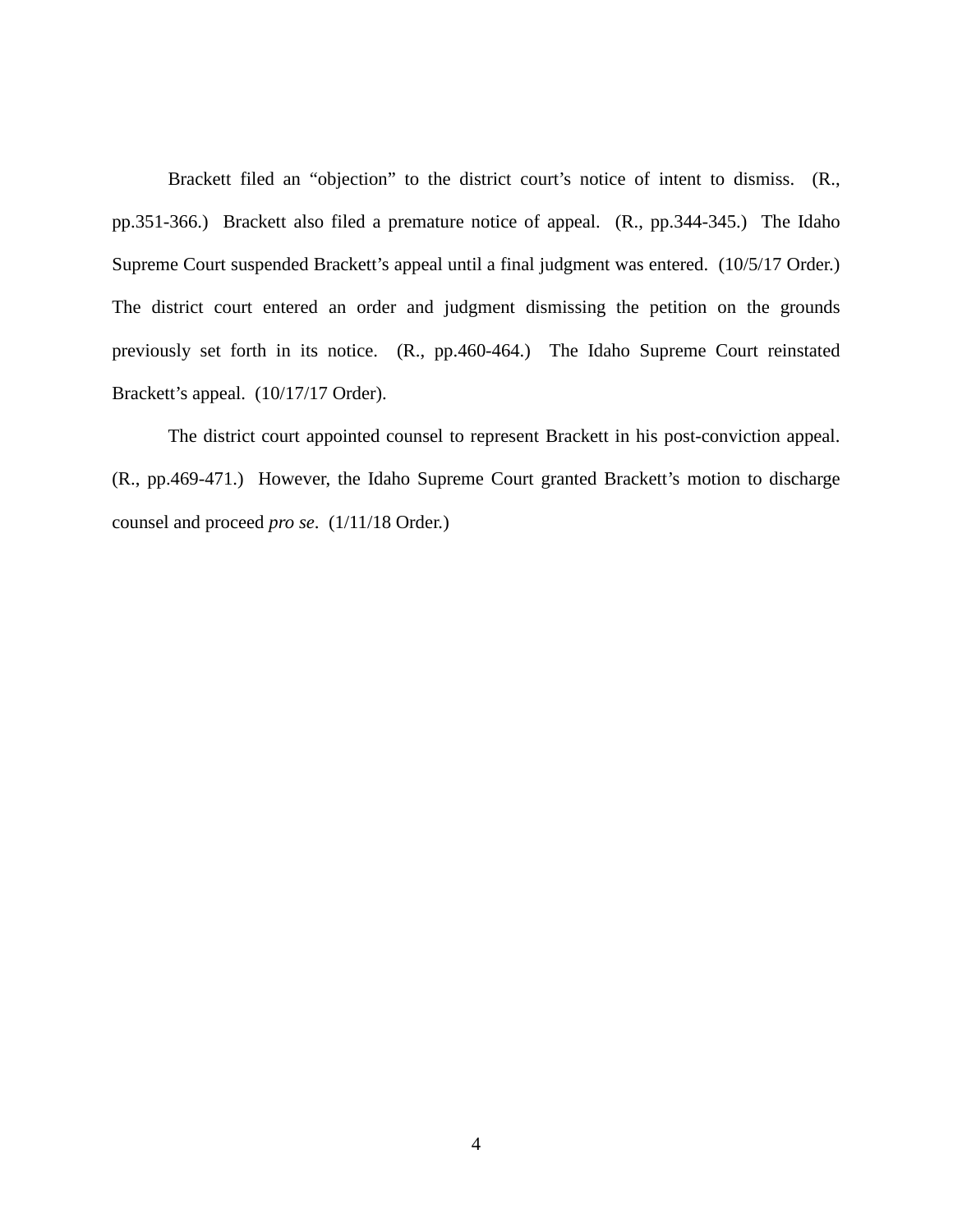# ISSUE

Brackett's issue statement is set forth at pages 12-14 of his Appellant's brief, and, due to its length, is not reproduced here.

The state rephrases the issue on appeal as:

Has Brackett failed to demonstrate that the district court erred by summarily dismissing his post-conviction petition?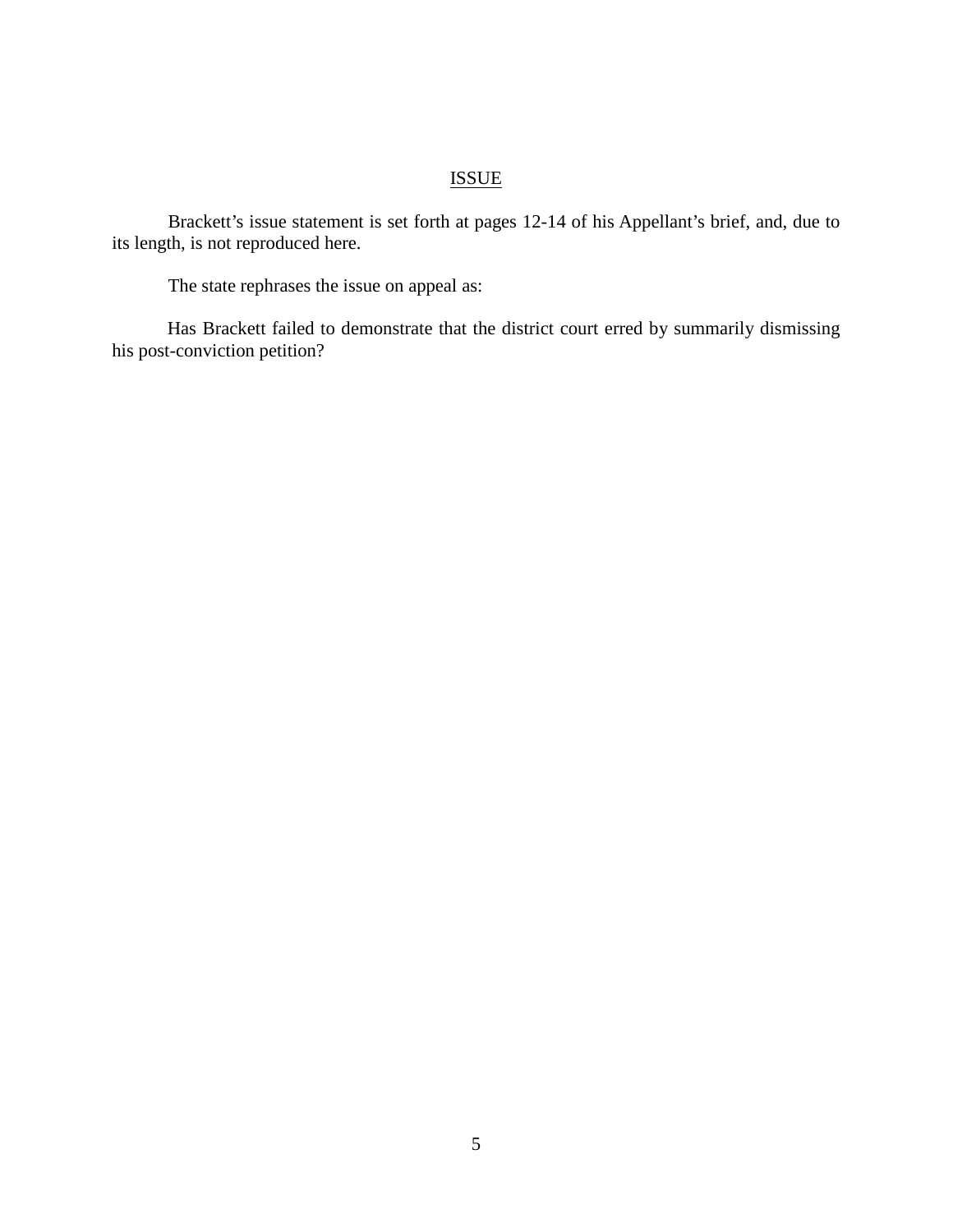#### ARGUMENT

## Brackett Has Failed To Demonstrate That The District Court Erred In Summarily Dismissing His Post-Conviction Petition

#### A. Introduction

Brackett contends that the district court erred by summarily dismissing his postconviction petition. (See generally Appellant's brief.) Brackett has failed to demonstrate that the district court erred. A review of the record and Brackett's appellate brief reveals that Brackett has failed to assign any specific error to the district court, has failed to adequately support his assertions with argument or authority, and has attempted to raise unpreserved issues on appeal. In any event, the district court correctly dismissed Brackett's petition.

#### B. Standard Of Review

"On review of a dismissal of a post-conviction relief application without an evidentiary hearing, this Court will determine whether a genuine issue of material fact exists based on the pleadings, depositions and admissions together with any affidavits on file." Workman v. State, 144 Idaho 518, 523, 164 P.3d 798, 803 (2007).

## C. The District Court Correctly Concluded That Brackett Failed To Make A *Prima Facie* Showing For Post-Conviction Relief With Respect To Any Of His Claims

Post-conviction proceedings are governed by the Uniform Post-Conviction Procedure Act. I.C. § 19-4901, *et seq*. A petition for post-conviction relief initiates a new and independent civil proceeding in which the petitioner bears the burden of establishing that he is entitled to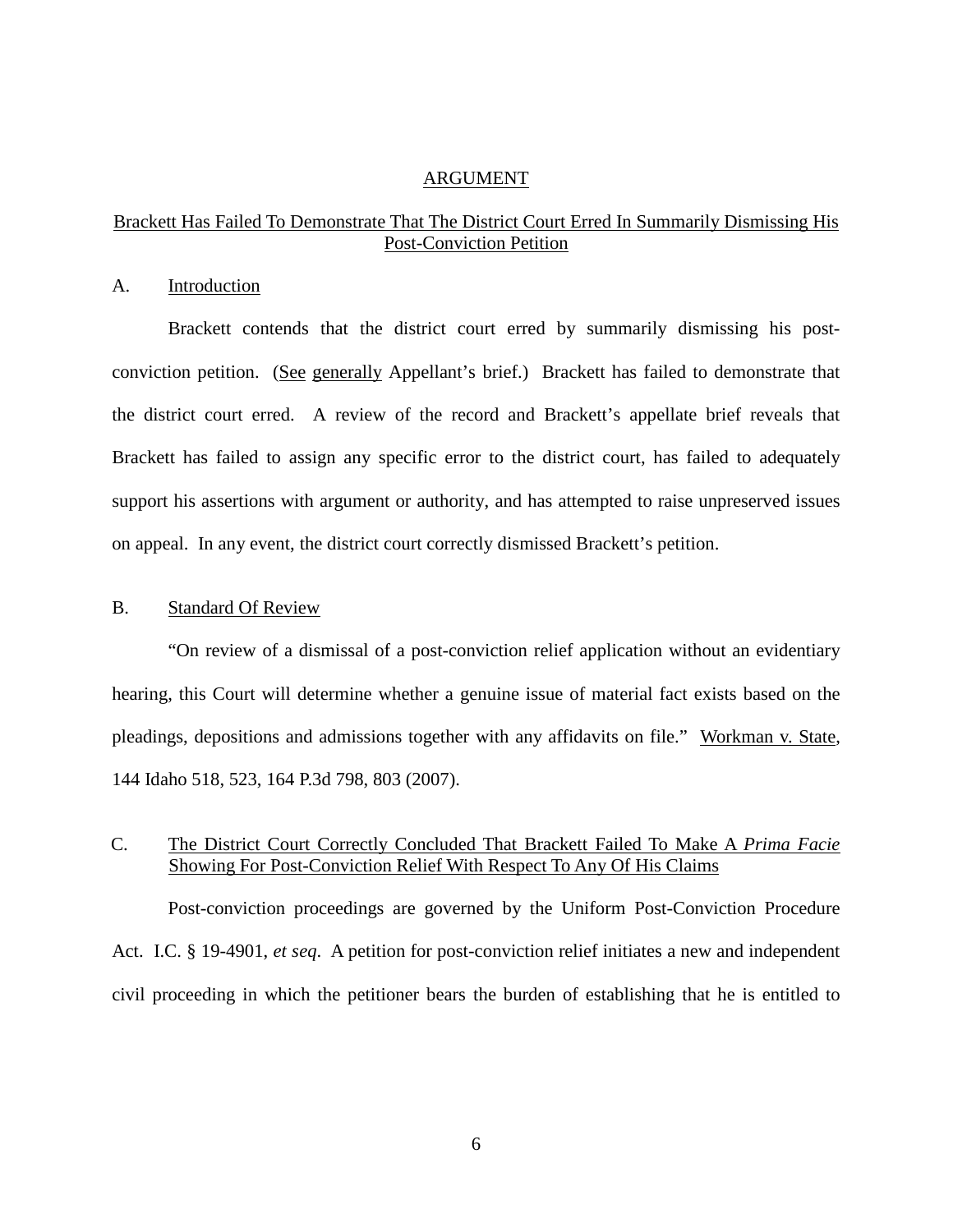relief. Workman, 144 Idaho at 522, 164 P.3d at 802; State v. Bearshield, 104 Idaho 676, 678, 662 P.2d 548, 550 (1983).

Idaho Code § 19-4906 authorizes summary dismissal of an application for postconviction relief, in response to a party's motion or on the court's own initiative, if the applicant "has not presented evidence making a prima facie case as to each essential element of the claims upon which the applicant bears the burden of proof." Berg v. State, 131 Idaho 517, 518, 960 P.2d 738, 739 (1998). Until controverted by the state, allegations in a verified post-conviction application are, for purposes of determining whether to hold an evidentiary hearing, deemed true. Cooper v. State, 96 Idaho 542, 545, 531 P.2d 1187, 1190 (1975). However, the court is not required to accept either the applicant's mere conclusory allegations, unsupported by admissible evidence, or the applicant's conclusions of law. Ferrier v. State, 135 Idaho 797, 799, 25 P.3d 110, 112 (2001); Roman v. State, 125 Idaho 644, 647, 873 P.2d 898, 901 (Ct. App. 1994). Where the district court summarily dismisses a post-conviction petition on its own initiative, a petitioner is entitled to notice of the basis for the dismissal, and 20 days to respond. I.C. § 19-4906(b).

It is a well-settled tenet of appellate review that the "party alleging error has the burden of showing it in the record." Akers v. D.L. White Const., Inc., 156 Idaho 37, 320 P.3d 428 (2014) (citation omitted). It is equally well-settled that the appellate court will not review actions of the district court for which no error has been assigned and will not otherwise search the record for unspecified errors. State v. Hoisington, 104 Idaho 153, 159, 657 P.2d 17, 23 (1983). Moreover, "[a] party waives an issue on appeal if either authority or argument are lacking." State v. Freitas, 157 Idaho 257, 267, 335 P.3d 597, 607 (Ct. App. 2014) (citing State v.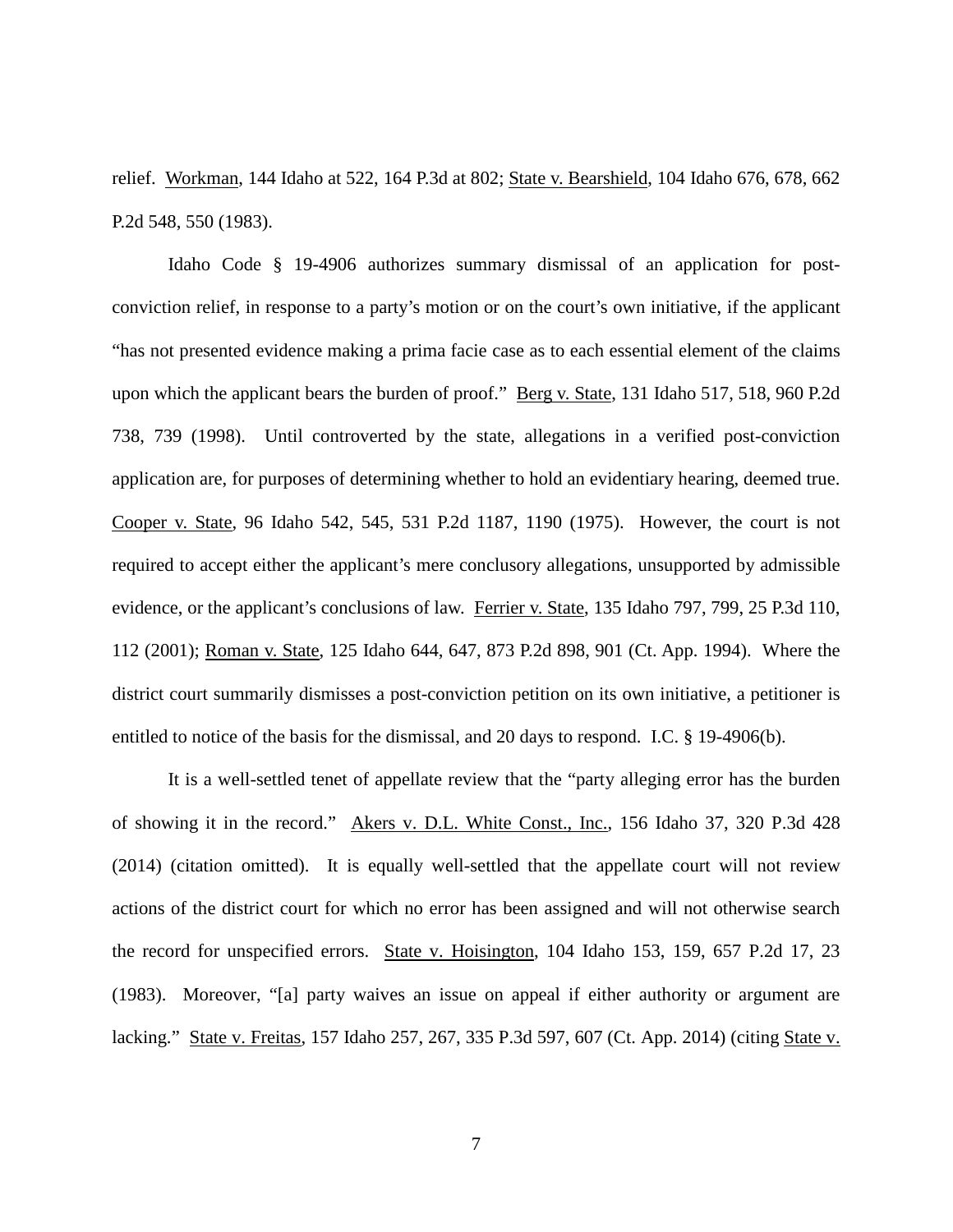Zichko, 129 Idaho 259, 263, 923 P.2d 966, 970 (1996)). Finally, Idaho's appellate courts "will not consider issues not raised in the court below." State v. Mosqueda, 150 Idaho 830, 833, 252 P.3d 563, 566 (Ct. App. 2011) (citing State v. Wheaton, 121 Idaho 404, 407, 825 P.2d 501, 504 (1992)).

Brackett's Appellant's brief, like his post-conviction petitions (see R., pp.8-42, 223-260), are lengthy and somewhat difficult to decipher. Brackett spends the first portion of his brief arguing the facts of the underlying case and raising complaints against the post-conviction counsel who was originally appointed to his case. (Appellant's brief, pp.1-11.) Brackett then largely recites several of the claims raised in his post-conviction petition without assigning specific error to the district court. (Appellant's brief, pp.12-26.)

For purposes of this appeal, the state adopts the manner in which the district construed Bracket's post-conviction claims. (See R., pp.325-333.) Brackett does not appear to argue that the district court failed to address any of his claims in dismissing his petition, or that it misconstrued any of his claims. (See Appellant's brief, pp.12-26.) Thus, the state asserts all of the claims potentially at issue before this Court are among those identified by the district court in its notice of intent to dismiss and its dismissal order. Any claims that Brackett attempts to raise on appeal that were not among those identified by the district court in either its notice of intent to dismiss the petition, or in its dismissal order, are unpreserved, and may not be considered on appeal. Sanchez v. Arave, 120 Idaho 321, 322, 815 P.2d 1061, 1062 (1991) (explaining that, generally, issues not raised below may not be considered for the first time on appeal). Further, to the extent this Court construes Brackett's petition as raising any claims or arguments differently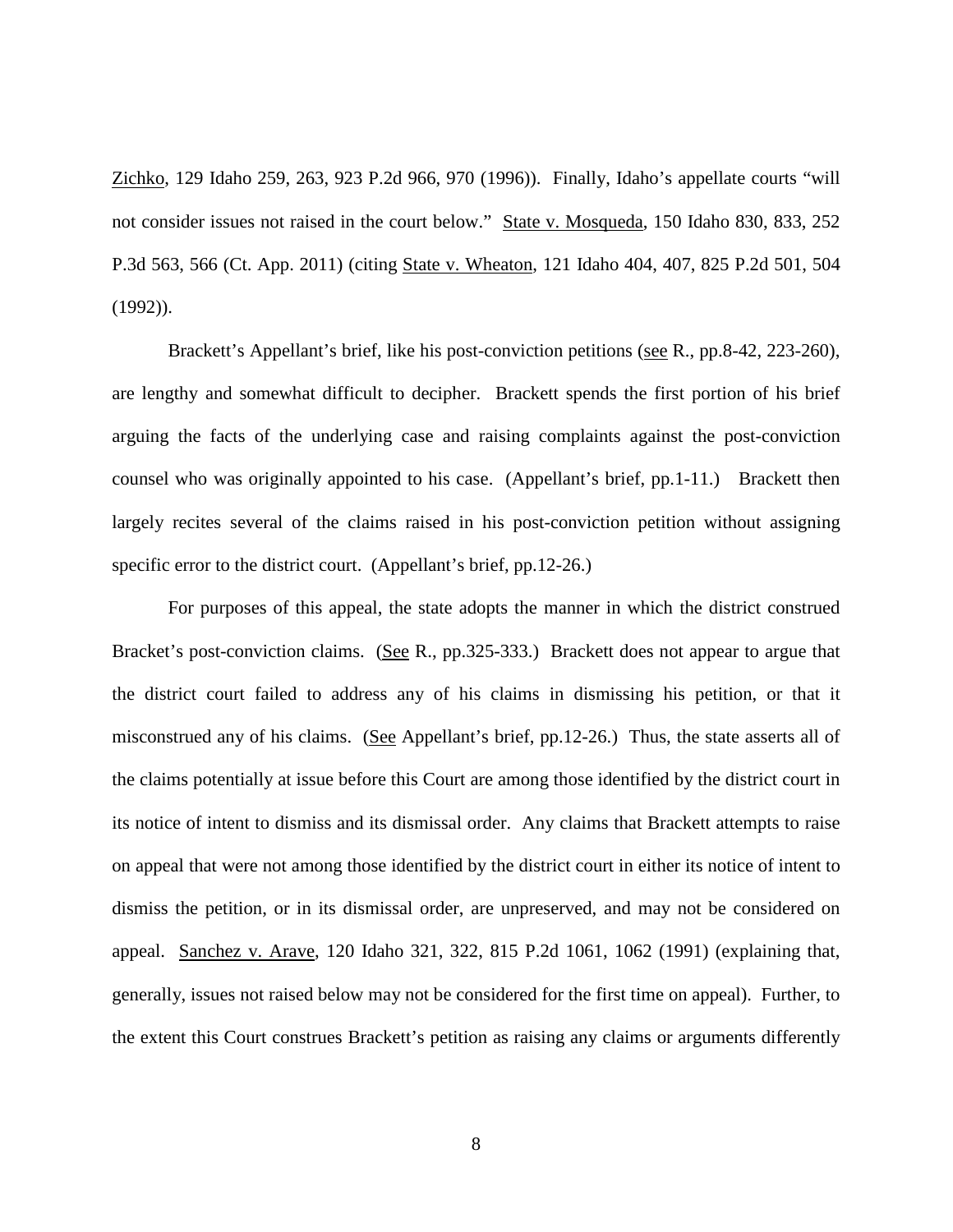than the state has, and chooses to address any of these claims, the state adopts the conclusions as set forth in the district court's notice of intent to summarily dismiss Brackett's petition. (R., pp.323-335.) Finally, the state also notes that, while the district court took judicial notice of the "file" associated with Brackett's underlying criminal case (R., p.324), the Idaho Supreme Court has not taken judicial notice of any records or transcripts compiled in the course of Brackett's direct appeal. On appeal, missing portions of the record are presumed to support the action of the trial court. Rutter v. McLaughlin, 101 Idaho 292, 293, 612 P.2d 135, 136 (1980).

### 1. The District Court Properly Dismissed Brackett's Claims That Were Forfeited Pursuant To I.C. § 19-4901(b)

The remedy available under the Uniform Post-Conviction Procedure Act "is not a substitute for nor does it affect any remedy incident to the proceedings in the trial court, or of an appeal from the sentence or conviction." I.C. § 19-4901(b); accord Rodgers v. State, 129 Idaho 720, 725, 932 P.2d 348, 353 (1997) ("An application for post-conviction relief is not a substitute for an appeal."). Thus, any "issue which could have been raised on direct appeal, but was not, is forfeited and may not be considered in post-conviction proceedings" except upon a "substantial factual showing" by admissible evidence "that the asserted basis for relief raises a substantial doubt about the reliability of the finding of guilt and could not, in the exercise of due diligence, have been presented earlier." I.C. § 19-4901(b) (emphasis added).

In this case, the district court properly recognized that most of Brackett's post-conviction claims were waived because they could have been raised on direct appeal and were not, or had already been determined on direct appeal. (R., pp.330-333.) On appeal, Brackett appears to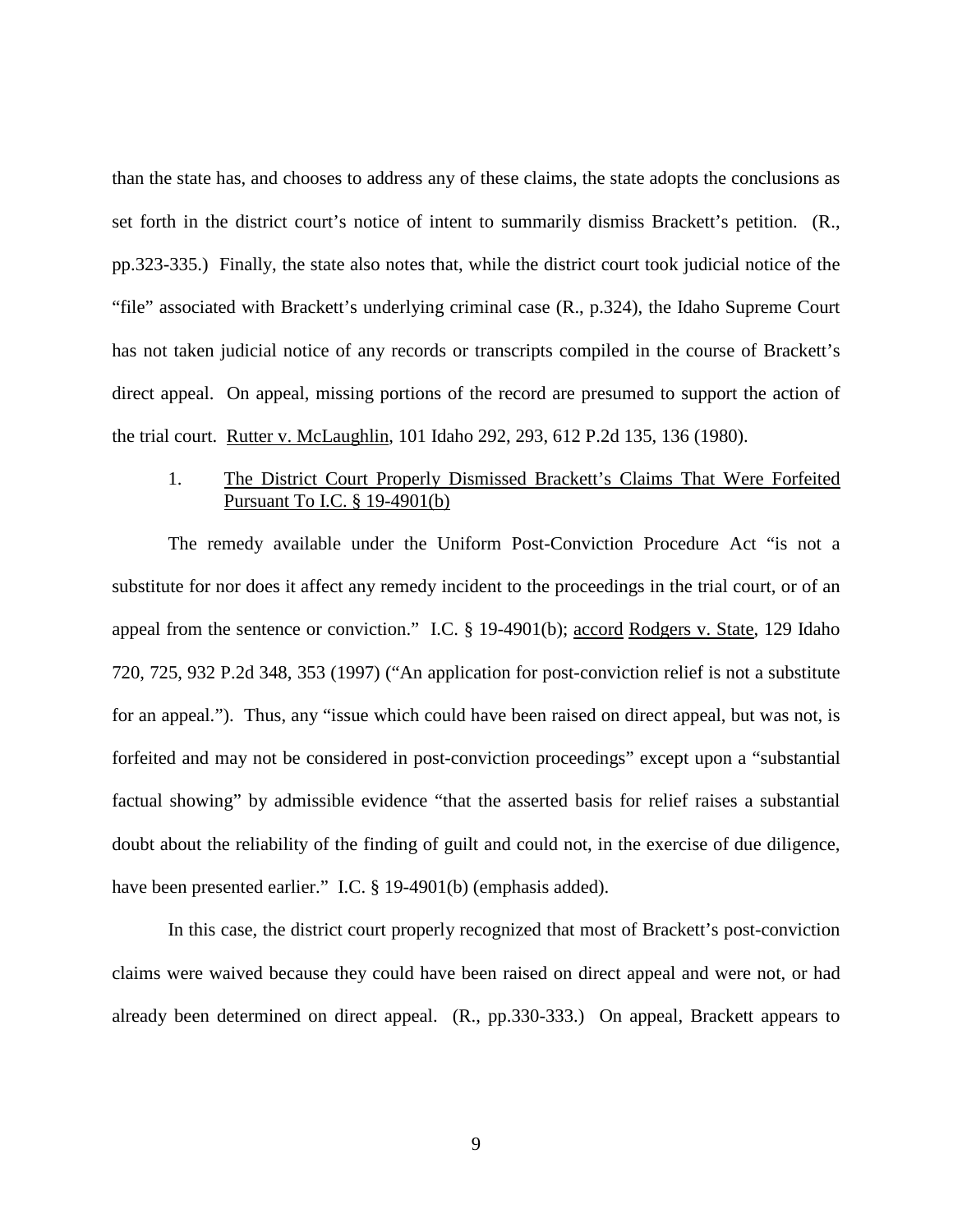challenge the district court's summary dismissal of some of these claims. Specifically, Brackett references his claims that I.C. § 18-1508A is unconstitutional, that the state committed Brady violations, that the district court committed various evidentiary errors during the trial, that the state engaged in vindictive prosecution, that the jury selection process violated his due process rights, and that the district court failed to adequately warn him of the dangers of selfrepresentation. (Appellant's brief, pp.15-26.) However, Brackett has merely recited these claims in the manner in which he raised them in his post-conviction petitions, and has wholly failed to allege why these claims could not have been raised previously. Further, a review of these claims reveals no reason why any of them could not have been raised previously. Brackett has therefore failed to assign, let alone demonstrate, specific error to the district court, and has failed to demonstrate that the district court erred in concluding that all of these claims were forfeited.

## 2. The District Court Properly Dismissed Brackett's Claim That His Previously-Appointed Trial Counsel Had A Conflict Of Interest

In his post-conviction petition, Brackett argued that Dan Brown, one of the attorneys appointed to represent him prior to Brackett electing to represent himself in the underlying criminal proceeding, had a conflict of interest based upon his previous representation of another defendant who had been charged with a crime involving the same victim with whom Brackett was accused of having a sexual relationship. (R., pp.11, 17-18.) Brackett further argued that, due to this conflict, Brown sabotaged his defense in various ways, which "possibly impl[ied] some back room dealing with the Gooding County prosecutor." (R., pp.17-18.) The district court rejected this claim. (R., pp.326-327.) In his Appellant's brief, Brackett briefly recites the claim, but fails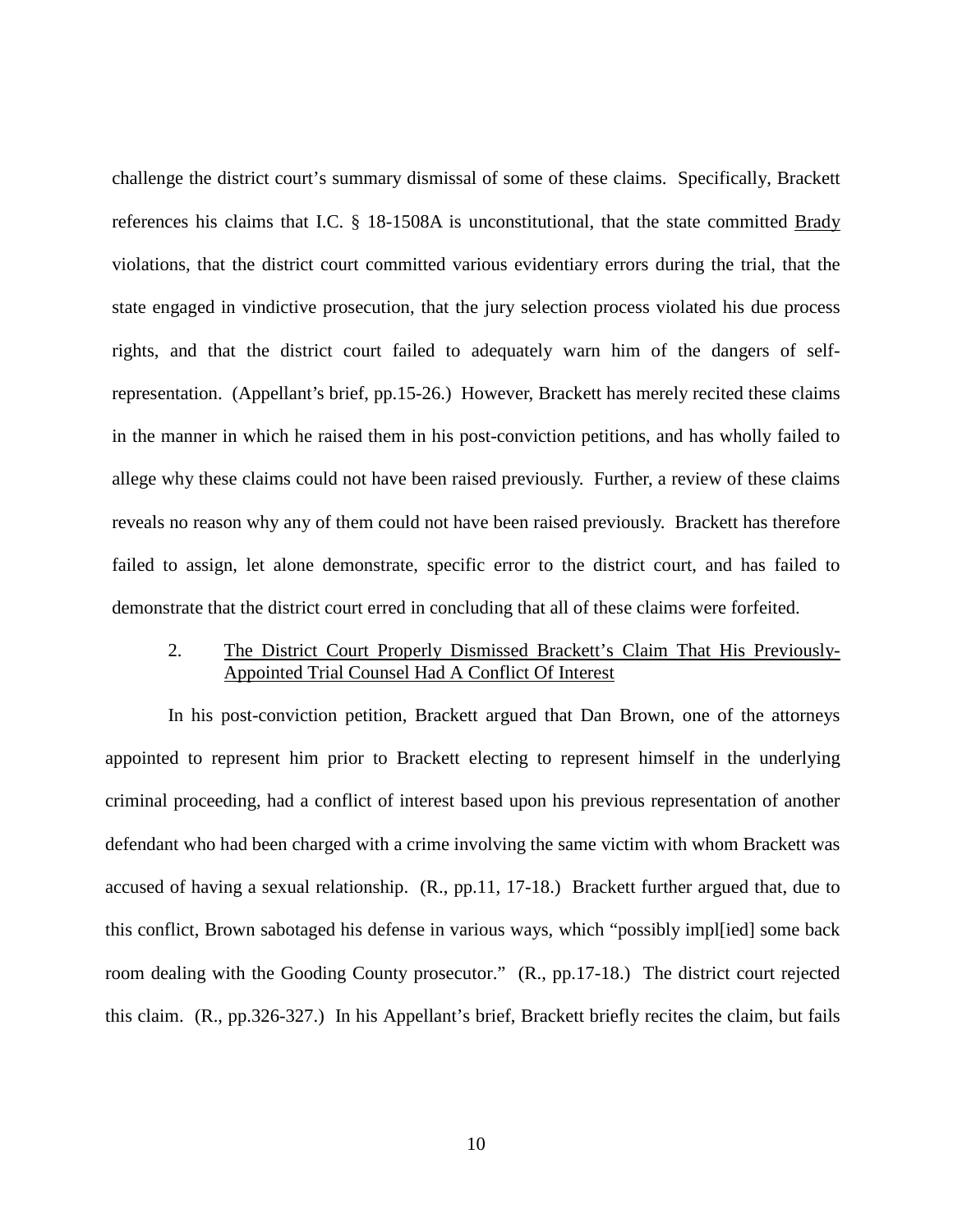to assign any specific error to the district court. (Appellant's brief, p.25.) Brackett has therefore failed to demonstrate that the district court erred in summarily dismissing the claim. In any event, a review of the record reveals that the district court properly concluded that Brackett failed to demonstrate he was entitled to relief.

As the district court first correctly noted (R., p.327), it was not required to accept Brackett's unsubstantiated and conclusory allegations regarding "back room dealing[s]" in his case. See Ferrier, 135 Idaho at 799, 25 P.3d at 112; Roman, 125 Idaho at 647, 873 P.2d at 901. Further, as the district court observed (id.), Brackett ultimately represented himself at both jury trials, and overall, between at least February 2012 and his second jury trial almost a year later in January 201[3](#page-16-0).<sup>3</sup> Thus, Brackett had ample time to secure any of the unspecified evidence and/or witnesses that he alleges Brown failed to obtain for him. (Id.) Brackett has cited no support for his proposition, set forth in his Appellant's brief, that a defense attorney's conflict of interest results in presumed prejudice against the defendant, even after the attorney with the conflict withdraws from the case. This argument is therefore waived. Zichko, 129 Idaho at 263, 923 P.2d at 970. Brackett has thus failed to demonstrate that the district court erred in summarily dismissing this claim.

 $\overline{a}$ 

<span id="page-16-0"></span><sup>&</sup>lt;sup>3</sup> Brackett's first five court-appointed attorneys all withdrew from Brackett's representation between January 2011 and October 2011. See Brackett, 160 Idaho at 626, 377 P.3d at 1089. The first three of these attorneys withdrew due to conflicts of interest, and the next two attorneys withdrew as a result of Brackett's uncooperative behavior. See id. Brackett chose to discharge his sixth court-appointed counsel and to represent himself on the day scheduled for Brackett's original trial. Id. at 626-627, 377 P.3d at 1089-1090.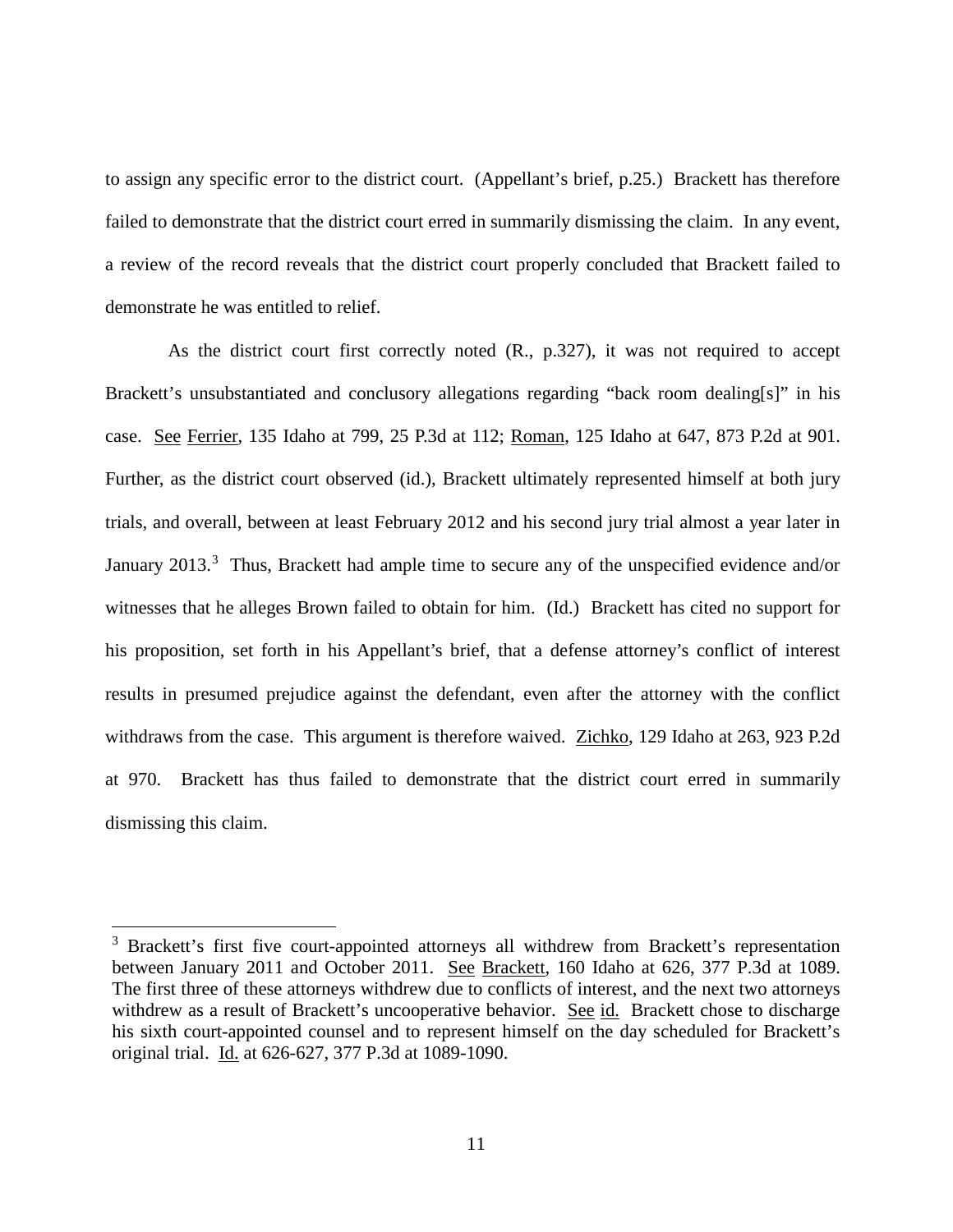## 3. The District Court Properly Dismissed Brackett's Claim That The Counsel He Retained For Sentencing Was Ineffective

In his post-conviction petition, Brackett argued that the counsel he retained for the sentencing hearing inadequately argued mitigation. (R., pp.11, 18-19.) The district court rejected this claim. (R., pp.327-328.) In his Appellant's brief, Brackett simply recites the claim and fails to assign any specific error to the district court. (Appellant's brief, p.25.) Brackett has therefore failed to demonstrate that the district court erred in summarily dismissing the claim. In any event, a review of the record and relevant caselaw reveals that the district court properly concluded that Brackett failed to demonstrate he was entitled to relief.

A post-conviction petitioner alleging ineffective assistance of counsel must demonstrate both deficient performance and resulting prejudice. Strickland v. Washington, 466 U.S. 668, 687-88 (1984); State v. Charboneau, 116 Idaho 129, 137, 774 P.2d 299, 307 (1989). Bare assertions and speculation, unsupported by specific facts, do not make out a *prima facie* case for ineffective assistance of counsel. Roman, 125 Idaho at 649, 873 P.2d at 903.

An attorney's performance is not constitutionally deficient unless it falls below an objective standard of reasonableness, and there is a strong presumption that counsel's conduct is within the wide range of reasonable professional assistance. Gibson v. State, 110 Idaho 631, 634, 718 P.2d 283, 286 (1986); Davis v. State, 116 Idaho 401, 406, 775 P.2d 1243, 1248 (Ct. App. 1989). "[S]trategic choices made after thorough investigation of law and facts relevant to plausible options are virtually unchallengeable …." Strickland, 466 U.S. at 690. To establish prejudice, a defendant must show a reasonable probability that, but for counsel's deficient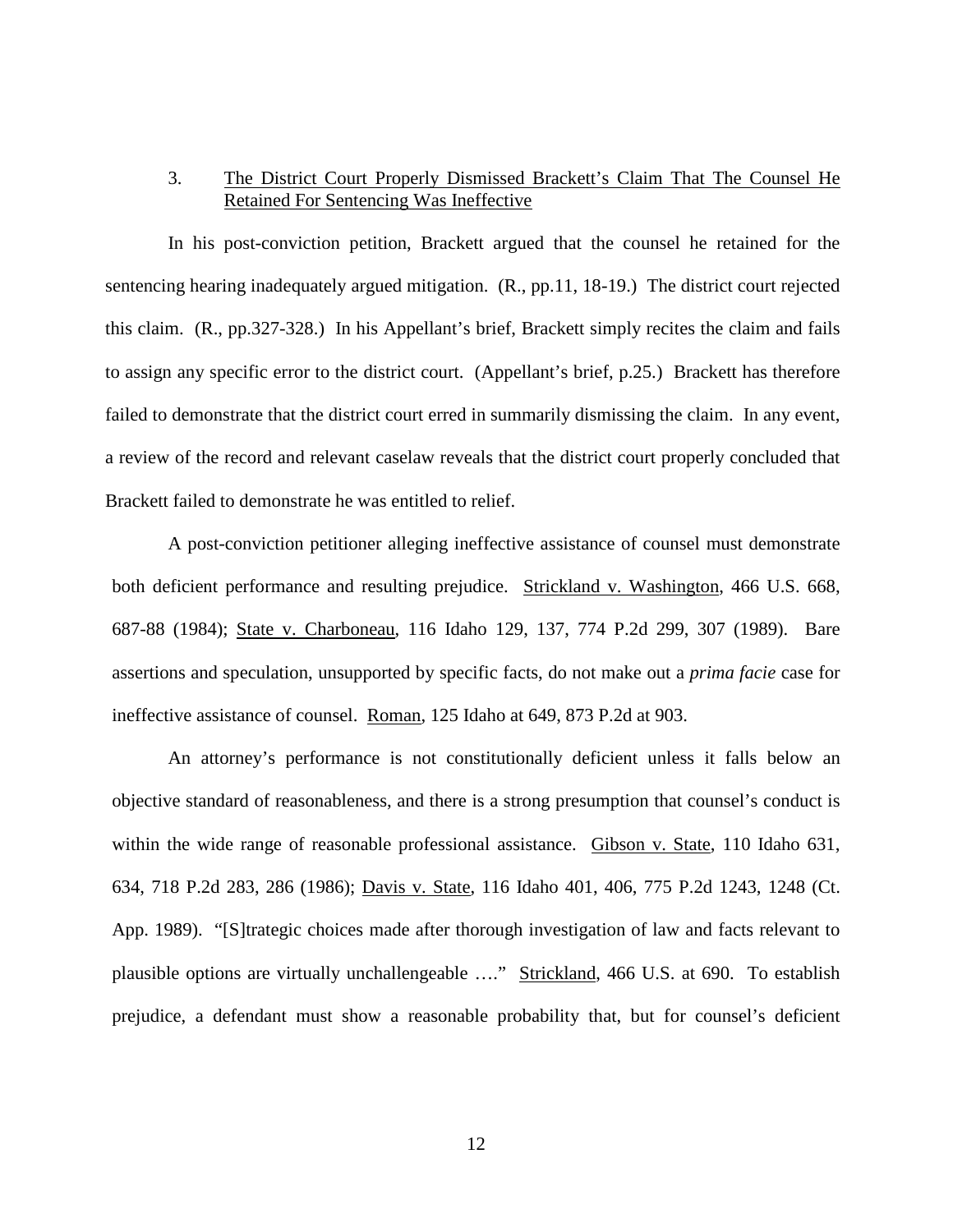performance, the outcome of the proceeding would have been different. Aragon v. State, 114 Idaho 758, 761, 760 P.2d 1174, 1177 (1988); Cowger v. State, 132 Idaho 681, 685, 978 P.2d 241, 245 (Ct. App. 1999).

On appeal and in his post-conviction petition, Brackett contends that the counsel he retained for the sentencing hearing should have: (1) presented evidence that the victim utilized a fake identification to enter bars and drink alcohol; (2) presented evidence that the state offered a plea offer prior to trial, pursuant to which Brackett would have only served eight years in prison; (3) presented a photograph of the victim and another individual engaged in a sexually suggestive posture in a motel room bed; and (4) presented a telephone recording between the victim and her sister. (Appellant's brief, p.25; R., pp.11, 18-19.)

The district court correctly rejected this claim. (R., pp.327-328.) As the court concluded after reviewing the relevant sentencing transcript, it was clearly a strategic decision for counsel not to attempt to shed a negative light on the victim in arguing for a more lenient sentence in this case. (R., p.327 ("The Court fails to see how the circumstances argued by the Petitioner are mitigating for purposes of sentencing given the nature of the underlying offenses.").) Brackett has not argued that his counsel's sentencing argument was based upon some objective shortcoming or was based upon anything other than strategy. As the court also concluded (R., pp.327-328), Brackett failed to attempt to demonstrate that his sentence would have been different had his counsel framed his argument the way Brackett now contends he should have. Brackett has therefore failed to demonstrate that the district court erred in summarily dismissing this claim.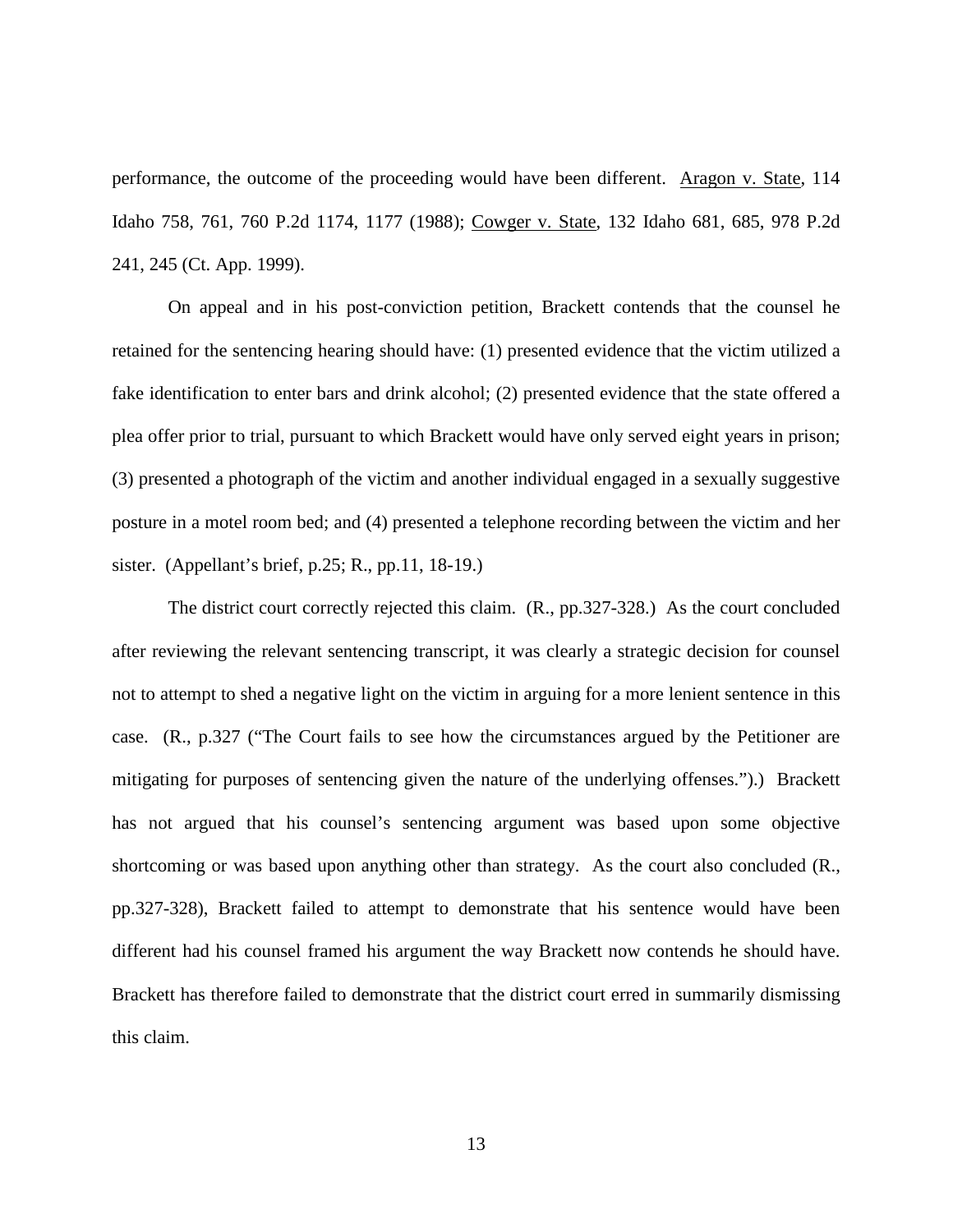## 4. The District Court Properly Dismissed Brackett's Claim That His Appellate Counsel Was Ineffective

In his post-conviction petition, Brackett argued that his appellate counsel was ineffective for failing to raise certain issues on direct appeal. (R., pp.12, 19-21.) The district court rejected this claim. (R., pp.328-329.) In his Appellant's brief, Brackett simply recites the claim and fails to assign any specific error to the district court. (Appellant's brief, pp.24-25.) Brackett has therefore failed to demonstrate that the district court erred in summarily dismissing this claim. In any event, a review of the record and relevant caselaw reveals that the district court properly concluded that Brackett failed to demonstrate he was entitled to relief.

The two-prong Strickland test for ineffective assistance of trial counsel also applies to claims of ineffective assistance of appellate counsel. Baxter v. State, 149 Idaho 859, 243 P.3d 675 (Ct. App. 2010) (citing Mintun v. State, 144 Idaho 656, 661, 168 P.3d 40, 45 (Ct. App. 2007)). In order to establish ineffective assistance of appellate counsel, a petitioner has the burden of proving that his counsel's representation on appeal was deficient and that the deficiency was prejudicial. Evitts v. Lucey, 469 U.S. 387 (1985); Mitchell v. State, 132 Idaho 274, 276, 971 P.2d 727, 730 (1998). Even if a defendant requests that certain issues be raised on appeal, appellate counsel has no constitutional obligation to raise every non-frivolous issue requested by the defendant. Jones v. Barnes, 463 U.S. 745, 751-53 (1983); Aragon v. State, 114 Idaho 758, 765, 760 P.2d 1174, 1181 (1988) (citing Jones, 463 U.S. at 751-754). As explained by the United States Supreme Court, "[e]xperienced advocates since time beyond memory have emphasized the importance of winnowing out weaker arguments on appeal and focusing on one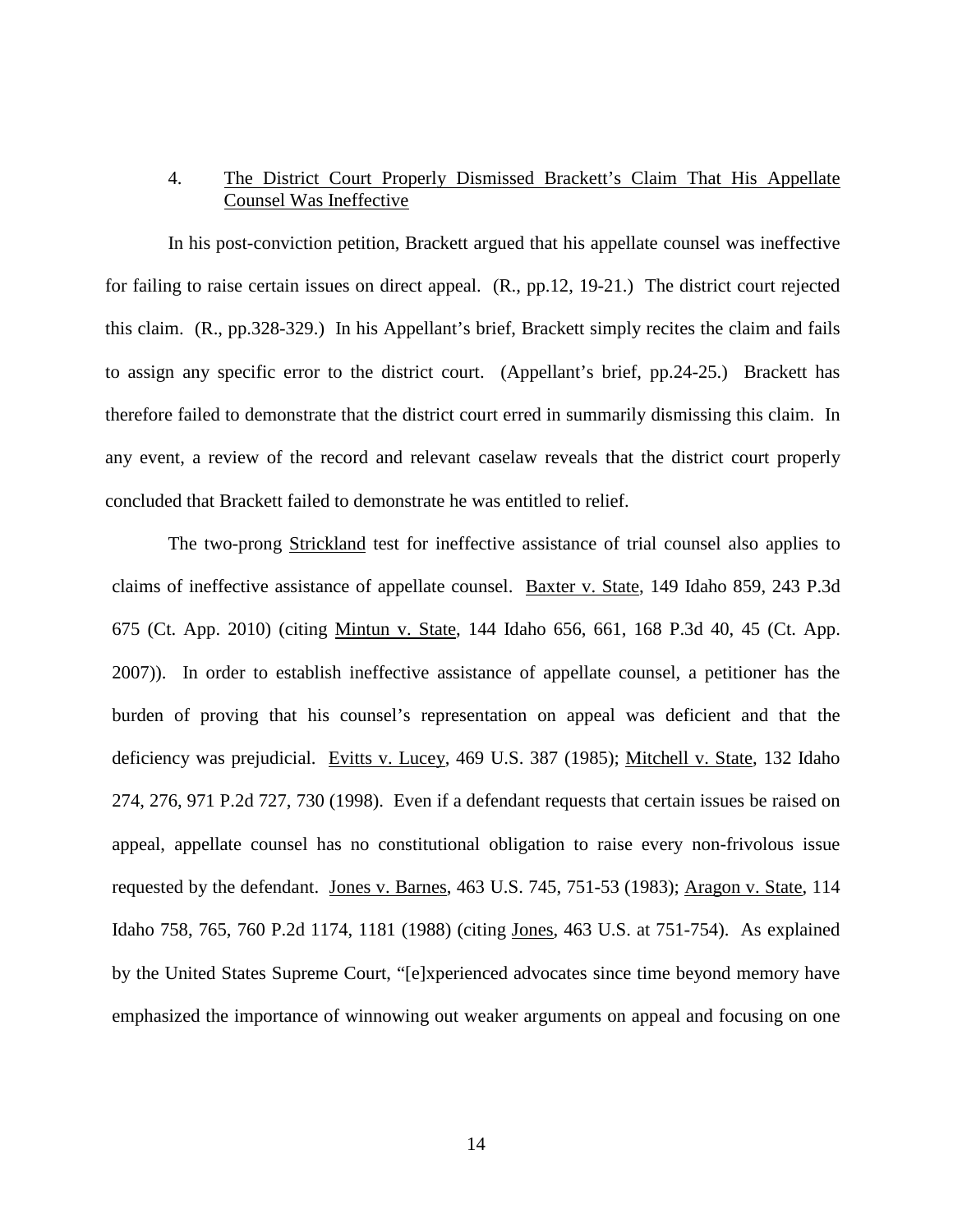central issue if possible, or at most on a few key issues." Jones, 463 U.S. at 752. The relevant inquiry is whether there is a reasonable probability that, but for counsel's errors, the defendant would have prevailed on appeal. Smith v. Robbins, 528 U.S. 259, 285 (2000); Schoger v. State, 148 Idaho 622, 629, 226 P.3d 1269, 1276 (2010) (citing State v. Payne, 146 Idaho 548, 561, 199 P.3d 123, 136 (2008)).

In his Appellant's brief, Brackett identifies two direct appellate claims that he asserts his appellate counsel should have raised: (1) that I.C. § 18-1508A is unconstitutional; and (2) "erroneous jury instruction." (Appellant's brief, pp.24-25.) However, as was the case in his post-conviction petition (see R., pp.12, 19-21), Brackett has wholly failed to argue that these claims were meritorious as viewed individually, or that they were more meritorious than any of the claims that direct appellate counsel actually chose to raise (see Appellant's brief, pp.24-25). This is fatal to his claim. In fact, it is not even clear from Brackett's Appellant's brief, or his post-conviction petition, to which "jury instruction" he refers. Brackett has also failed to attempt to identify any objective shortcoming in his appellate counsel's decision not to raise these claims. A review of the Idaho Court of Appeals' published opinion affirming Brackett's convictions on direct appeal reveals that appellate counsel raised numerous non-frivolous claims, including one for which the Court of Appeals found trial court error, albeit harmless error. Brackett, 160 Idaho at 624-635, 377 P.3d at 1087-1098. Therefore, Brackett has failed to demonstrate that the district court erred in summarily dismissing his ineffective assistance of appellate counsel claim.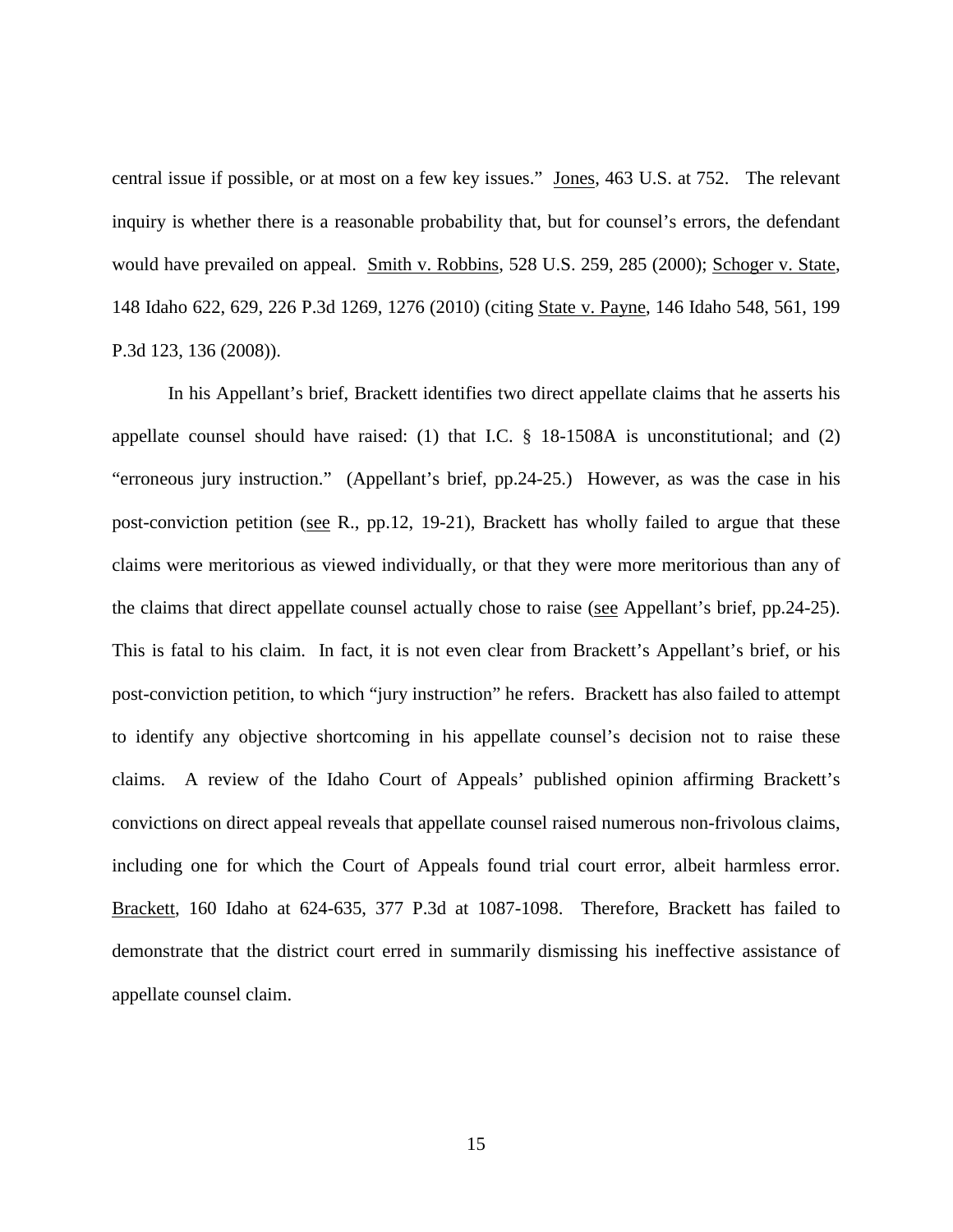## 5. The District Court Did Not Err In Declining To Conduct A Previously-Scheduled Evidentiary Hearing

Brackett raises two other issues related to the district court's decision to summarily dismiss his post-conviction petition. First, Brackett contends that the district court erred in summarily dismissing his petition when the court had already scheduled an evidentiary hearing. (Appellant's brief, pp.17-18.) Next, Brackett contends that the district court erred by taking judicial notice of records from the underlying criminal case and then summarily dismissing his petition, because, Brackett asserts, the very act of taking judicial notice creates an issue of material fact in a post-conviction proceeding. (Appellant's brief, p.18.) Brackett has failed to show that the district court erred in either respect.

In October 2017, Brackett filed a written objection in which he alleged that the district court summarily dismissed his petition and canceled a scheduled evidentiary hearing in "retaliation" for Brackett choosing to represent himself in the proceeding. (R., pp.351-366.) However, in its order summarily dismissing Brackett's petition on the grounds previously set forth in its notice of intent to dismiss, the court explained that it dismissed the petition simply because Brackett's claims lacked merit. (R., pp.460-461.) Earlier in the proceeding, prior to the summary dismissal of Brackett's petition, the district court entered a scheduling order which included dates for a potential "pretrial" hearing and evidentiary hearing. (R, pp.158-161.) However, the court expressly recognized that the case could still be "resolved by a motion for summary disposition or pursuant to a notice of intent to dismiss issued by the court," and that the scheduling of the hearings would merely "permit expeditious resolution of this matter *in the*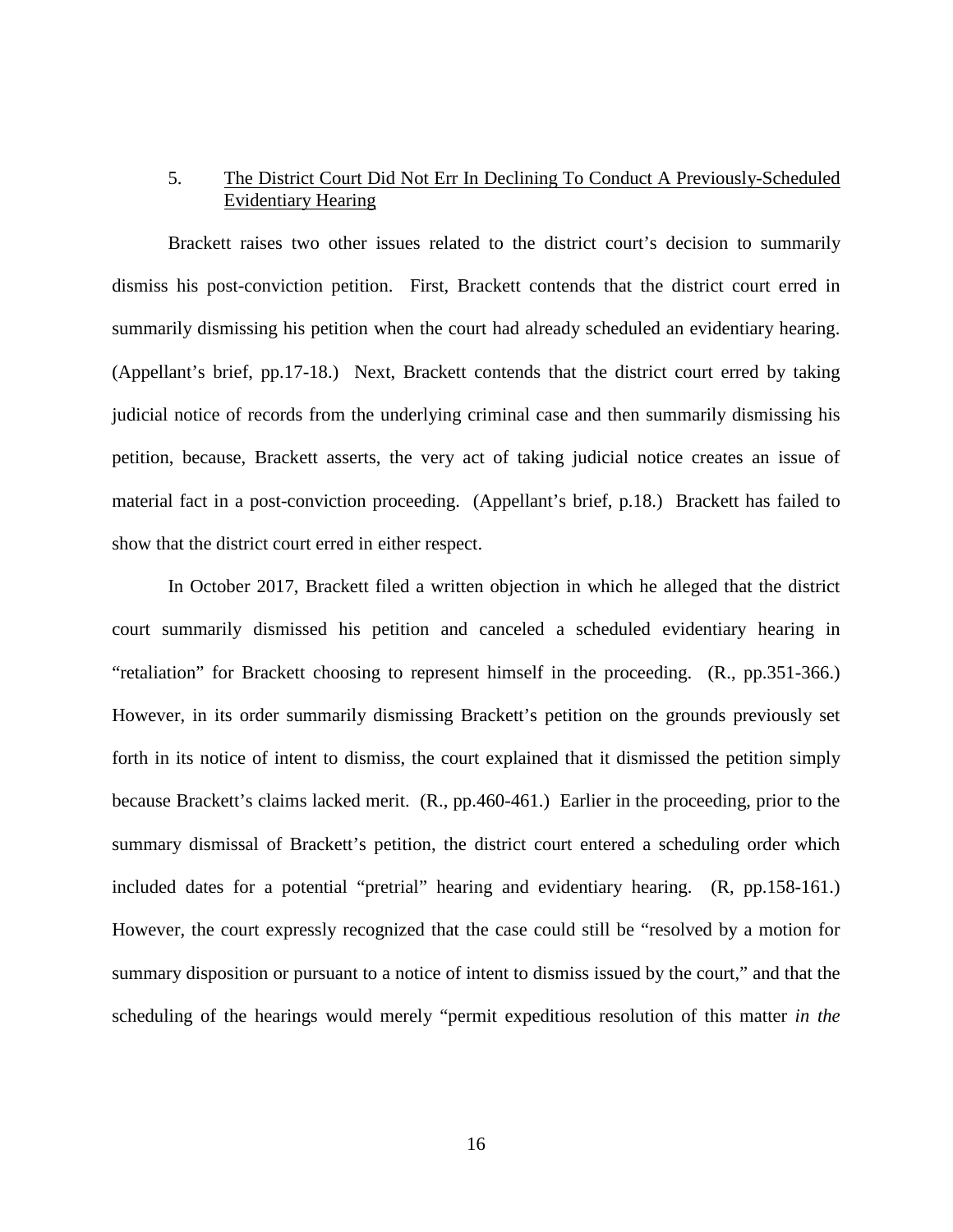*event this matter is not resolved by agreement or motion*." (R., p.160 (emphasis added).) Brackett has cited no authority for his apparent proposition that once a district court reserves a date for a potential evidentiary hearing in a post-conviction proceeding, the court *must* conduct the hearing regardless of the merits of the petitioner's claims. This argument is therefore waived, in addition to lacking merit. Zichko, 129 Idaho at 263, 923 P.2d at 970.

Brackett has also failed to support, with authority, his apparent assertion that a district court's decision to take judicial notice of records from the underlying case precludes that court from summarily dismissing the petition. This argument is also therefore waived. Id. It also lacks merit. As noted above, I.C. § 19-4906 authorizes the summary dismissal of an application for post-conviction relief, in response to a party's motion or on the court's own initiative, if the applicant "has not presented evidence making a prima facie case as to each essential element of the claims upon which the applicant bears the burden of proof." Berg, 131 Idaho at 518, 960 P.2d at 739. A post-conviction petitioner cannot defeat a meritorious motion for summary dismissal or notice of intent to dismiss entered on the court's own initiative simply by moving successfully for the court to take judicial notice of underlying criminal records. Brackett has thus failed to demonstrate that the district court erred.